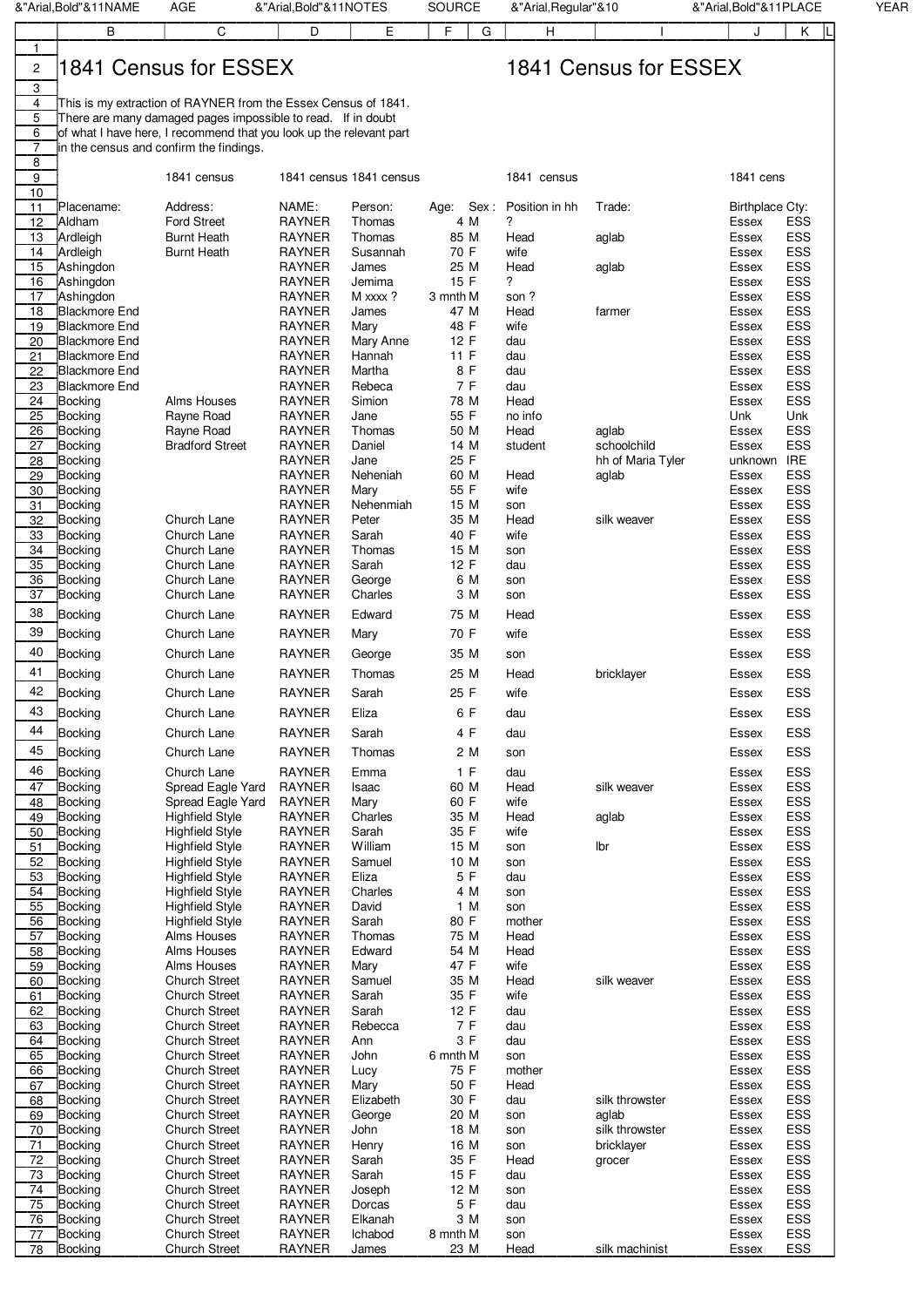|            | &"Arial,Bold"&11NAME                 | AGE                                          | &"Arial, Bold"&11NOTES         |                      | <b>SOURCE</b> |              | &"Arial, Regular"&10                        | &"Arial,Bold"&11PLACE |            | <b>YEAR</b> |
|------------|--------------------------------------|----------------------------------------------|--------------------------------|----------------------|---------------|--------------|---------------------------------------------|-----------------------|------------|-------------|
|            | B                                    | C                                            | D                              | E                    | F             | G<br>н       |                                             |                       | Κ          |             |
| 79         | <b>Bocking</b>                       | <b>Church Street</b>                         | <b>RAYNER</b>                  | Hannah               | 24 F          | wife         |                                             | Essex                 | ESS        |             |
| 80<br>81   | <b>Bocking</b><br>Bocking            | <b>Church Street</b><br>Church Street        | <b>RAYNER</b><br>RAYNER        | Charles<br>Sarah     | 3 M<br>1 F    | son<br>dau   |                                             | Essex<br>Essex        | ESS<br>ESS |             |
| 82         |                                      |                                              |                                |                      |               |              |                                             |                       |            |             |
| 83         | <b>Bocking</b><br><b>Bocking</b>     | <b>Church Street</b><br><b>Church Street</b> | <b>RAYNER</b><br><b>RAYNER</b> | Charles<br>Joseph    | 8 M<br>32 M   | unk<br>Head  | hh Emanuel & Sarah Eldr Essex<br>bricklayer | Essex                 | ESS<br>ESS |             |
| 84         | Bocking                              | <b>Church Street</b>                         | <b>RAYNER</b>                  | Emma                 | 32 F          | wife         |                                             | Essex                 | ESS        |             |
| 85         | <b>Bocking</b>                       | Church Street                                | <b>RAYNER</b>                  | Emma                 | 4 F           | dau          |                                             | Essex                 | ESS        |             |
| 86         | <b>Bocking</b>                       | <b>Church Street</b>                         | <b>RAYNER</b>                  | Benjamin             | 35 M          | Head         | wheelwright                                 | Essex                 | ESS        |             |
| 87         | <b>Bocking</b>                       | <b>Church Street</b>                         | <b>RAYNER</b>                  | Phillis              | 35 F          | wife         |                                             | Essex                 | ESS        |             |
| 88         | <b>Bocking</b>                       | <b>Church Street</b>                         | <b>RAYNER</b>                  | Charles              | 25 M          | lodger       | aglab hh Nat Butcher                        | Essex                 | ESS        |             |
| 89         | <b>Bocking</b>                       | <b>Church Street</b>                         | <b>RAYNER</b>                  | William              | 35 M          | Head         | silk machinist                              | Essex                 | ESS        |             |
| 90         | <b>Bocking</b>                       | <b>Church Street</b>                         | <b>RAYNER</b>                  | Susannah             | 35 F          | wife         |                                             | Essex                 | ESS        |             |
| 91         | <b>Bocking</b>                       | <b>Church Street</b>                         | <b>RAYNER</b>                  |                      | 4 M           |              |                                             |                       | ESS        |             |
| 92         |                                      |                                              |                                | Isaac                |               | son          |                                             | Essex                 |            |             |
|            | <b>Bocking</b>                       | <b>Church Street</b>                         | <b>RAYNER</b>                  | Benjamin             | 70 M          | Head         | independent                                 | Essex                 | ESS        |             |
| 93         | <b>Bocking</b>                       | Silk Factory                                 | <b>RAYNER</b>                  | Joseph               | 35 M          | ?            | jobbing smith                               | Essex                 | ESS        |             |
| 94         | <b>Bocking</b>                       | <b>Church Street</b>                         | <b>RAYNER</b>                  | Benjamin             | 40 F          | Head         | aglab                                       | Essex                 | ESS        |             |
| 95         | <b>Bocking</b>                       | <b>Church Street</b>                         | <b>RAYNER</b>                  | Jemima               | 35 F          | wife         |                                             | Essex                 | ESS        |             |
| 96         | <b>Bocking</b>                       | <b>Church Street</b>                         | <b>RAYNER</b>                  | Thomas               | 10 M          | son          |                                             | Essex                 | ESS        |             |
| 97         | <b>Bocking</b>                       | <b>Church Street</b>                         | <b>RAYNER</b>                  | William              | 1 M           | son          |                                             | Essex                 | ESS        |             |
| 98         | <b>Bocking</b>                       | <b>Church Street</b>                         | <b>RAYNER</b>                  | Esther               | 66 F          | Head         |                                             | Essex                 | ESS        |             |
| 99         | <b>Bocking</b>                       | <b>Church Street</b>                         | <b>RAYNER</b>                  | Sarah                | 24 F          | dau          | silk fasctory employee                      | Essex                 | ESS        |             |
| 100        | <b>Bocking</b>                       | Coggeshall Road                              | <b>RAYNER</b>                  | Eliza                | 3 F           | ?            | hh James Goody                              | unk                   | unk        |             |
| 101        | <b>Bourts End</b>                    |                                              | <b>RAYNER</b>                  | James                | 30 M          |              | aglab                                       | Essex                 | ESS        |             |
| 102        |                                      |                                              |                                | William              |               |              |                                             |                       |            |             |
|            | Bradwekk-n-t-Sea                     | <b>Bradwell Street</b>                       | <b>RAYNER</b>                  |                      | 19 M          | Head         | wheelwright                                 | Essex                 | ESS        |             |
| 103        | Bradwekk-n-t-Sea                     | <b>Bradwell Street</b>                       | <b>RAYNER</b>                  | Mary                 | 50 F          | mother       |                                             | Essex                 | ESS        |             |
| 104        | Bradwekk-n-t-Sea                     | <b>Bradwell Hall Road</b>                    | <b>RAYNER</b>                  | Joseph               | 40 M          |              | lbr                                         | Essex                 | ESS        |             |
| 105        | <b>Braintree</b>                     | Union Workhouse                              | <b>RAYNER</b>                  | Abraham              | 50 M          | inmate       | aglab                                       | Essex                 | ESS        |             |
| 106        | <b>Braintree</b>                     | Union Workhouse                              | <b>RAYNER</b>                  | Phoebe               | 50 F          | inmate       | charwoman                                   | Essex                 | ESS        |             |
| 107        | <b>Braintree</b>                     | Union Workhouse                              | <b>RAYNER</b>                  | Jonathan             | 7 M           | inmate       |                                             | Essex                 | ESS        |             |
| 108        | <b>Braintree</b>                     | Union Workhouse                              | <b>RAYNER</b>                  | Jane                 | 65 F          | inmate       | spinner                                     | Essex                 | ESS        |             |
| 109        | <b>Braintree</b>                     | Back Lane                                    | <b>RAYNER</b>                  | Ruth                 | 85 F          |              |                                             | Essex                 | ESS        |             |
| 110        | <b>Braintree</b>                     | High Str London Roa RAYNER                   |                                | Hannah               | 45 F          | nurse        | nurse                                       | Essex                 | ESS        |             |
| 111        | <b>Braintree</b>                     | Pairy Lane?                                  | <b>RAYNER</b>                  | Joseph               | 65 M          | Head         | widowed baker                               | Essex                 | ESS        |             |
| 112        | <b>Braintree</b>                     | <b>Dairy Lane?</b>                           | <b>RAYNER</b>                  | Uriah                | 12 M          | son          |                                             | Essex                 | ESS        |             |
| 113        | <b>Braintree</b>                     | <b>Dairy Lane?</b>                           | <b>RAYNER</b>                  | Thomas               | 9 M           | son          |                                             | Essex                 | ESS        |             |
| 114        | Braintree                            | <b>Dairy Lane?</b>                           | <b>RAYNER</b>                  | Eliza                | 7 F           | dau          |                                             | Essex                 | ESS        |             |
| 115        | <b>Braintree</b>                     | Pairy Lane?                                  | <b>RAYNER</b>                  | William              | 6 M           | son          |                                             | Essex                 | ESS        |             |
| 116        | <b>Braintree</b>                     | Pairy Lane?                                  | <b>RAYNER</b>                  | George               | 4 M           | son          |                                             | Essex                 | ESS        |             |
| 117        | <b>Braintree</b>                     | Coggeshall Lane                              | <b>RAYNER</b><br><b>RAYNER</b> | Stephen<br>Elizabeth | 25 M<br>30 F  | Head<br>wife | currier                                     | unk<br>unk            | unk<br>unk |             |
| 118<br>119 | <b>Braintree</b><br><b>Braintree</b> | Coggeshall Lane<br>Coggeshall Lane           | <b>RAYNER</b>                  | Maria                | 2 mnth F      | dau          |                                             | Essex                 | ESS        |             |
| 120        | <b>Braintree</b>                     | Coggeshall Lane                              | <b>RAYNER</b>                  | Michael              | 60 M          | Head         | aglab                                       | Essex                 | ESS        |             |
| 121        | <b>Braintree</b>                     | Coggeshall Lane                              | <b>RAYNER</b>                  | Hannah               | 55 F          | wife         |                                             | Essex                 | ESS        |             |
| 122        | <b>Braintree</b>                     | Coggeshall Lane                              | <b>RAYNER</b>                  | Joseph               | 20 M          | son          | lbr                                         | Essex                 | ESS        |             |
| 123        | <b>Braintree</b>                     | Coggeshall Lane                              | <b>RAYNER</b>                  | Hannah               | 15 F          | dau          | silk weaver                                 | Essex                 | ESS        |             |
| 124        | <b>Braintree</b>                     | Coggeshall Lane                              | <b>RAYNER</b>                  | William              | 20 M          | Head         | silk weaver                                 | Essex                 | ESS        |             |
| 125        | <b>Braintree</b>                     | Coggeshall Lane                              | <b>RAYNER</b>                  | Sarah                | 20 F          | wife         |                                             | Essex                 | ESS        |             |
| 126        | <b>Braintree</b>                     | Coggeshall Lane                              | <b>RAYNER</b>                  | Emily                | I mnths F     | dau          |                                             | Essex                 | ESS        |             |
| 127        | <b>Braintree</b>                     | Little Hyde                                  | <b>RAYNER</b>                  | Mary                 | 46 F          | Head         | ztraw plaiter                               | Essex                 | ESS        |             |
| 128        | <b>Braintree</b>                     | Little Hyde                                  | <b>RAYNER</b>                  | William              | 25 M          | son          | silk weaver                                 | Essex                 | ESS        |             |
| 129        | <b>Braintree</b>                     | Little Hyde                                  | <b>RAYNER</b>                  | Rebecca              | 19 F          | dau          | silk throwster                              | Essex                 | ESS        |             |
| 130        | <b>Braintree</b>                     | Little Hyde                                  | <b>RAYNER</b>                  | Eliza                | 17 F          | dau          | silk throwster                              | Essex                 | ESS        |             |
| 131        | <b>Braintree</b>                     | Little Hyde                                  | <b>RAYNER</b>                  | Susannah             | 15 F          | dau          |                                             | Essex                 | ESS        |             |
| 132        |                                      |                                              |                                |                      |               |              |                                             |                       |            |             |
|            | <b>Braintree</b>                     | Little Hyde                                  | <b>RAYNER</b>                  | George               | 11 M          | son          |                                             | Essex                 | ESS        |             |
| 133        | <b>Bures Hamlet</b>                  | <b>Street</b>                                | <b>RAYNER</b>                  | Thomas               | 35 M          | Head         | malt lbr                                    | unk                   | unk        |             |
| 134        | <b>Bures Hamlet</b>                  | <b>Street</b>                                | <b>RAYNER</b>                  | Charlotte            | 31 F          | wife         |                                             | Essex                 | ESS        |             |
| 135        | <b>Bures Hamlet</b>                  | Horns Green                                  | <b>RAYNER</b>                  | John                 | 25 M          | Head         | aglab                                       | Essex                 | ESS        |             |
| 136        | <b>Bures Hamlet</b>                  | <b>Burnrice?</b>                             | <b>RAYNER</b>                  | Joseph               | 40 M          | Head         | farmer                                      | Essex                 | ESS        |             |
| 137        | <b>Bures Hamlet</b>                  | <b>Street</b>                                | <b>RAYNER</b>                  | Elizabeth            | 45 F          | wife         |                                             | Essex                 | ESS        |             |
| 138        | <b>Bures Hamlet</b>                  | Lamarsh Road                                 | <b>RAYNER</b>                  | Ann                  | 30 F          | Head         |                                             | Essex                 | ESS        |             |
| 139        | <b>Bures Hamlet</b>                  | Lamarsh Road                                 | <b>RAYNER</b>                  | George               | 11 M          | son          |                                             | Essex                 | ESS        |             |
| 140        | <b>Bures Hamlet</b>                  | Lamarsh Road                                 | <b>RAYNER</b>                  | William              | 6 M           | son          |                                             | Essex                 | ESS        |             |
| 141        |                                      |                                              |                                |                      |               |              |                                             |                       |            |             |
|            | <b>Burnham</b>                       | Coleward                                     | <b>RAYNER</b>                  | Samuel               | 25 M          |              | aglab                                       | Essex                 | ESS        |             |
| 142        | Castle Hedingham                     |                                              | <b>RAYNER</b>                  | William              | 70 M          |              | independant                                 | Essex                 | ESS        |             |
| 143        | Castle Hedingham                     |                                              | <b>RAYNER</b>                  | Thomas               | 29 M          | Head         | farmer                                      | Essex                 | ESS        |             |
| 144        | Castle Hedingham                     |                                              | <b>RAYNER</b>                  | Margaret             | 30 F          | wife         |                                             | Essex                 | ESS        |             |
|            |                                      |                                              |                                |                      |               |              |                                             |                       |            |             |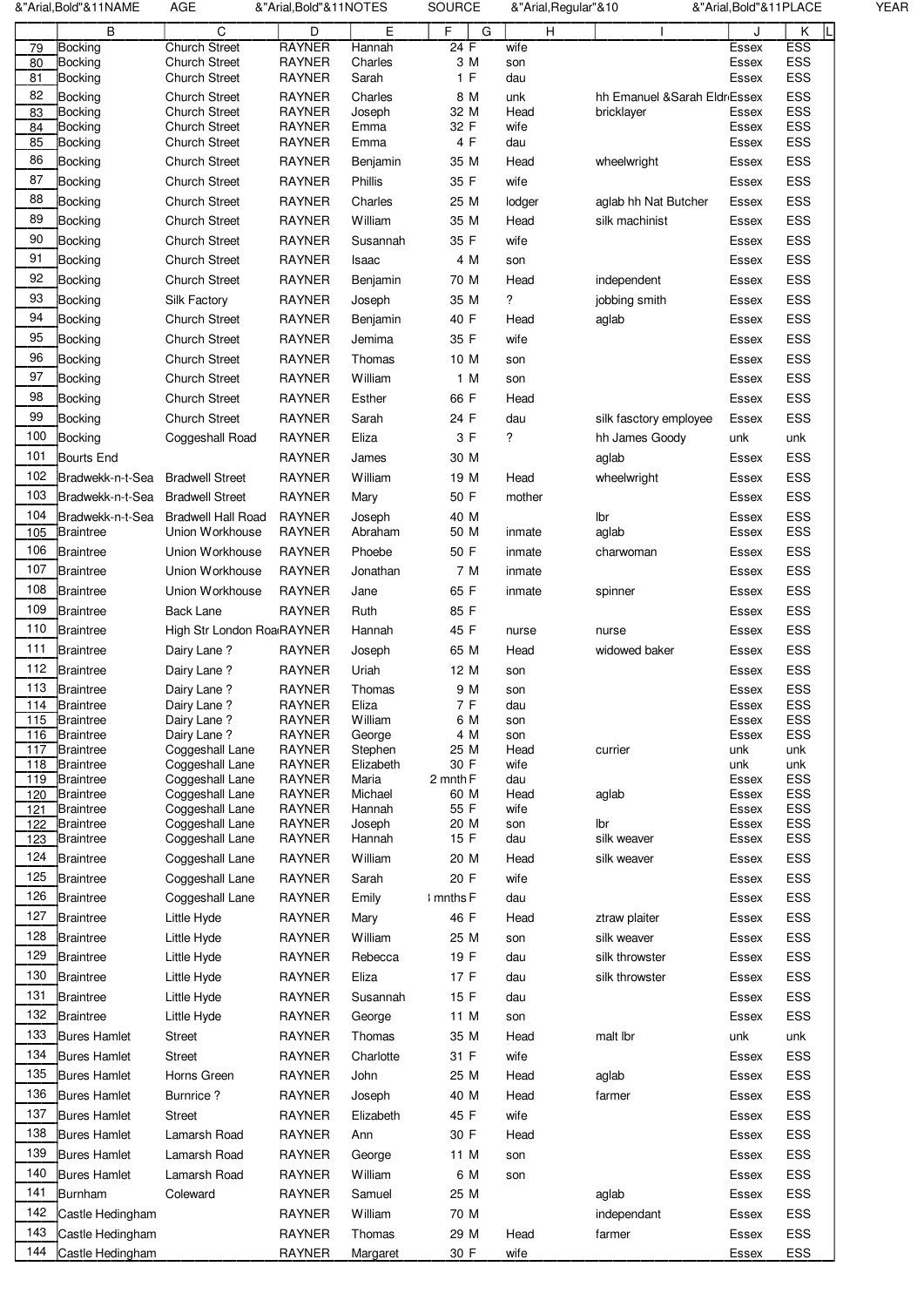|                  | &"Arial,Bold"&11NAME | <b>AGE</b>                | &"Arial,Bold"&11NOTES          |           | <b>SOURCE</b> | &"Arial, Regular"&10 |                   | &"Arial, Bold"& 11 PLACE |            |
|------------------|----------------------|---------------------------|--------------------------------|-----------|---------------|----------------------|-------------------|--------------------------|------------|
|                  | В                    | C                         | D                              | Ε         | F<br>G        | н                    |                   | J                        | Κ          |
| 145              | Castle Hedingham     |                           | <b>RAYNER</b>                  | Thomas    | 7mths M       | son                  |                   | Essex                    | ESS        |
| 146              | Chelmsford           | <b>High Street</b>        | <b>RAYNER</b>                  | Henry     | 45 M          | Head                 | tailor and draper | Essex                    | ESS        |
| 147              | Chelmsford           | <b>High Street</b>        | <b>RAYNER</b>                  | Sarah     | 45 F          | wife                 |                   | Essex                    | ESS        |
| 148              | Chelmsford           | <b>High Street</b>        | <b>RAYNER</b>                  | Charles   | 15 M          | son                  |                   | Essex                    | ESS        |
| 149              | Chelmsford           | <b>High Street</b>        | <b>RAYNER</b>                  | George    | 15 M          | son                  |                   | Essex                    | ESS        |
| 150              | Chelmsford           | <b>High Street</b>        | <b>RAYNER</b>                  | Emma      | 10 F          | dau                  |                   | Essex                    | ESS        |
| 151              | Chelmsford           |                           |                                |           |               |                      |                   |                          |            |
| 152              |                      | <b>High Street</b>        | <b>RAYNER</b><br><b>RAYNER</b> | Mark      | 60 M          | Head                 | gardener          | Essex                    | ESS        |
| 153              | Chelmsford           | <b>High Street</b>        |                                | Susannah  | 60 F          | wife                 |                   | Essex                    | ESS        |
|                  | Chelmsford           | <b>High Street</b>        | <b>RAYNER</b>                  | Joseph    | 50 M          | Head                 | coal merchant     | Essex                    | ESS        |
| 154              | Chelmsford           | <b>High Street</b>        | <b>RAYNER</b>                  | Rebecca   | 50 F          | wife                 |                   | Essex                    | ESS        |
| 155              | Chelmsford           | <b>Dulce Street</b>       | <b>RAYNER</b>                  | Charles   | 55 M          | head                 | tailor            | Essex                    | ESS        |
| 156              | Chelmsford           | Baddow Lane               | <b>RAYNER</b>                  | William   | 56 M          | Head                 | Ibr               | Essex                    | ESS        |
| 157              | Chelmsford           | Baddow Lane               | <b>RAYNER</b>                  | Martha    | 30 F          | dau                  |                   | Essex                    | ESS        |
| 158              | Chelmsford           | <b>Baddow Lane</b>        | <b>RAYNER</b>                  | James     | 25 M          | son                  |                   | Essex                    | ESS        |
| 159              | Chelmsford           | <b>Baddow Lane</b>        | <b>RAYNER</b>                  | Phoebe    | 20 F          | dau                  |                   | Essex                    | ESS        |
| 160              | Chelmsford           | <b>Baddow Lane</b>        | <b>RAYNER</b>                  | Sarah     | 5 F           | dau                  |                   | Essex                    | ESS        |
| 161              | Chignall St James    | Village                   | <b>RAYNER</b>                  | Thomas    | 50 M          | Head                 | aglab             | Essex                    | ESS        |
| 162              | Chignall St James    | Village                   | <b>RAYNER</b>                  | Ann       | 50 F          | wife                 |                   | Essex                    | <b>ESS</b> |
| 163              | Chignall St James    | Village                   | <b>RAYNER</b>                  | William   | 25 M          | son                  |                   | Essex                    | ESS        |
| 164              | Chignall St James    | Village                   | <b>RAYNER</b>                  | Sarah     | 20 F          | dau                  |                   | Essex                    | ESS        |
| 165              | Chignall St James    | Village                   | <b>RAYNER</b>                  | John      | 15 M          | son                  |                   | Essex                    | ESS        |
| 166              | Colchester           | Clay Lane                 | <b>RAYNER</b>                  | Louisa    | 15 F          | servant              |                   | Unknown UNK              |            |
| 167              | Colchester           | East Hill                 | <b>RAYNER</b>                  | John      | 60 M          | independent          |                   | Unknown ESS              |            |
| 168              | Colchester           | East Hill                 | <b>RAYNER</b>                  | Charlotte | 70 F          |                      | independent       | Essex                    | ESS        |
| 169              | Colchester           | Harwich Road              | <b>RAYNER</b>                  | James     | 70 M          | Head                 | ostler            | Essex                    | ESS        |
| 170              | Colchester           | Harwich Road              | <b>RAYNER</b>                  | Martha    | 60 F          | wife                 |                   |                          | ESS        |
| 171              |                      |                           |                                |           |               |                      |                   | Essex                    |            |
|                  | Colchester           | Harwich Road              | <b>RAYNER</b>                  | James     | 35 M          | son                  | lbr               | Essex                    | ESS        |
| 172              | Colchester           | Harwich Road              | <b>RAYNER</b>                  | Henry     | 30 M          | son                  | gardener          | Essex                    | ESS        |
| 173              | Colchester           | Harwich Road              | RAYNER                         | Sarah     | 35 F          | dau                  |                   | Essex                    | ESS        |
| 174              | Colchester           | Harwich Road              | <b>RAYNER</b>                  | Louiisa   | 15 F          | dau                  |                   | Essex                    | ESS        |
| 175              | Colchester           | <b>Head Street</b>        | <b>RAYNER</b>                  | Mary      | 15 F          |                      | servant           | Essex                    | ESS        |
| 176              | Colchester           | Maidenburgh Street RAYNER |                                | Samuel    | 55 M          | Head                 | sawyer            | Essex                    | ESS        |
| 177              | Colchester           | Maidenburgh Street RAYNER |                                | Margaret  | 55 F          | wife                 |                   | Essex                    | ESS        |
| $\overline{178}$ | Colchester           | Maidenburgh Street RAYNER |                                | Caroline  | 20 F          | dau                  |                   | Essex                    | ESS        |
| 179              | Colchester           | Maidenburgh Street RAYNER |                                | Henry     | 1 M           | $g$ /son             |                   | Essex                    | ESS        |
| 180              | Colchester           | Maidenburgh Street RANNER |                                | Charles   | 40 M          | Head                 | horse dealer      | Essex                    | ESS        |
| 181              | Colchester           | Maidenburgh Street RANNER |                                | Susannah  | 30 F          | wife                 |                   | Essex                    | ESS        |
| 182              | Colchester           | Maidenburgh Street RANNER |                                | Charles   | 1 M           | son                  |                   | Essex                    | ESS        |
| 183              | Colchester           | Lays Square               | <b>RAYNER</b>                  | Charles   | 35 M          | Head                 | tailor            | Essex                    | ESS        |
| 184              | Colchester           | Lays Square               | RAYNER                         | Susan     | 35 F          | wife                 |                   | Essex                    | ESS        |
| 185              | Colchester           | <b>High Street</b>        | RAYNER                         | Richard   | 29 M          | Head                 | hosier            | Essex                    | ESS        |
| 186              | Colchester           | St Johns Greens           | <b>RAYNER</b>                  | Elias     | 44 M          | Head                 | aglab             | Essex                    | ESS        |
| 187              | Colchester           | St Johns Greens           | <b>RAYNER</b>                  | Elizabeth | 9 F           | dau                  |                   | Essex                    | ESS        |
| 188              | Colchester           | St Johns Greens           | RAYNER                         | Elias     | 7 M           | son                  |                   | Essex                    | ESS        |
| 189              | Colchester           | Market Hill               | RAYNER                         | Thomas    | 30 M          | Head                 | ironmonger        | Essex                    | ESS        |
| 190              | Dagenham             | Five Elms                 | <b>RAYNER</b>                  | Jonathan  | 66 M          | Head                 | aglab             | Essex                    | ESS        |
| 191              | Dagenham             | Pound House Farm RAYNER   |                                | Joseph    | 55 M          | Head                 | aglab             | Essex                    | ESS        |
| 192              | Dagenham             | Pound House Farm RAYNER   |                                | Ann       | 54 F          | wife                 |                   | Essex                    | ESS        |
| 193              | Dagenham             | Wall End                  | RAYNER                         | Thomas    | 36 M          | Head                 | aglab             | Essex                    | ESS        |
| 194              | Dagenham             | Wall End                  | <b>RAYNER</b>                  | Mary      | 35 F          | wife                 |                   | Essex                    | ESS        |
| 195              |                      |                           |                                |           |               |                      |                   |                          |            |
| 196              | Dengie               | Allen's Farm              | <b>RAYNER</b>                  | John      | 30 M          | Head                 | aglab             | Essex                    | ESS        |
|                  | Dengie               | Allen's Farm              | <b>RAYNER</b>                  | Hannah    | 25 F          | wife                 |                   | Essex                    | ESS        |
| 197              | Dengie               | Allen's Farm              | RAYNER                         | Susan     | 9 F           | dau                  |                   | Essex                    | ESS        |
| 198              | Dengie               | Allen's Farm              | RAYNER                         | Sarah     | 6 F           | dau                  |                   | Essex                    | ESS        |
| 199              | Dengie               | Allen's Farm              | RAYNER                         | Ann       | 4 F           | dau                  |                   | Essex                    | ESS        |
| 200              | Dengie               | Allen's Farm              | RAYNER                         | Eliza     | 1 F           | dau                  |                   | Essex                    | ESS        |
| 201              | Earls Colne          | Coggeshall Road           | RAYNER                         | Jonathan  | 30 M          | Head                 | aglab             | Essex                    | ESS        |
| 202              | Earls Colne          | Coggeshall Road           | RAYNER                         | Sarah     | 30 F          | wife                 |                   | Essex                    | ESS        |
| 203              | Earls Colne          | Coggeshall Road           | RAYNER                         | William   | 8 M           | son                  |                   | Essex                    | ESS        |
| 204              | Earls Colne          | Coggeshall Road           | <b>RAYNER</b>                  | John      | 7 M           | son                  |                   | Essex                    | ESS        |
| 205              | Earls Colne          | Coggeshall Road           | <b>RAYNER</b>                  | Sarah     | 4 F           | dau                  |                   | Essex                    | ESS        |
|                  |                      |                           | <b>RAYNER</b>                  | Robert    | 2 M           |                      |                   | Essex                    | <b>ESS</b> |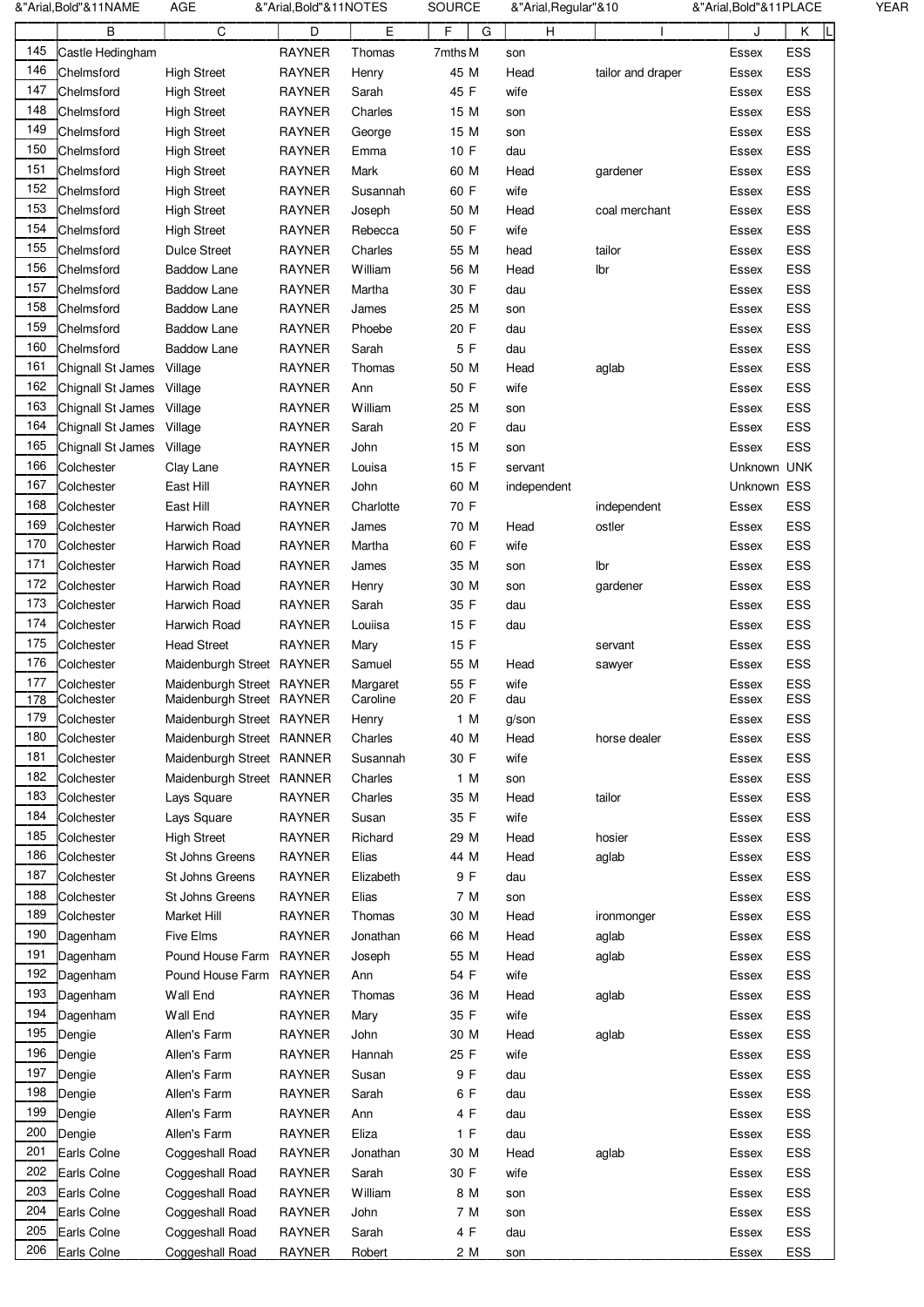| 207<br>208<br>209<br>210<br>211<br>212<br>213<br>214<br>215<br>216<br>217<br>218<br>219<br>220 | B<br>Earls Colne<br>Earls Colne<br>Earls Colne<br>Earls Colne<br>Earls Colne<br>Earls Colne<br>Earls Colne<br>Earls Colne | C                                                      | D<br><b>RAYNER</b><br><b>RAYNER</b><br><b>RAYNER</b><br><b>RAYNER</b> | E<br>Maria<br>Rebecca<br>Ann | F<br>40 F<br>15 F | G | H<br>Head<br>dau |                       | J<br>Essex<br>Essex | Κ<br>ESS<br>ESS |
|------------------------------------------------------------------------------------------------|---------------------------------------------------------------------------------------------------------------------------|--------------------------------------------------------|-----------------------------------------------------------------------|------------------------------|-------------------|---|------------------|-----------------------|---------------------|-----------------|
|                                                                                                |                                                                                                                           |                                                        |                                                                       |                              |                   |   |                  |                       |                     |                 |
|                                                                                                |                                                                                                                           |                                                        |                                                                       |                              |                   |   |                  |                       |                     |                 |
|                                                                                                |                                                                                                                           |                                                        |                                                                       |                              |                   |   |                  |                       |                     |                 |
|                                                                                                |                                                                                                                           |                                                        |                                                                       |                              | 11 F              |   | dau              |                       | Essex               | ESS             |
|                                                                                                |                                                                                                                           |                                                        |                                                                       | William                      | 9 M               |   | son              |                       | Essex               | ESS             |
|                                                                                                |                                                                                                                           |                                                        | <b>RAYNER</b>                                                         | Maria                        | 5 F               |   | dau              |                       | Essex               | ESS             |
|                                                                                                |                                                                                                                           | <b>High Street</b>                                     | <b>RAYNER</b>                                                         | Jeremiah                     | 47 M              |   | Head             | bricklayer            | Essex               | ESS             |
|                                                                                                |                                                                                                                           | <b>High Street</b>                                     | RAYNER                                                                | Susan                        | 46 F              |   | wife             |                       | Essex               | ESS             |
|                                                                                                |                                                                                                                           | <b>High Street</b>                                     | <b>RAYNER</b>                                                         | Elizabeth                    | 10 F              |   |                  |                       | Essex               | ESS             |
|                                                                                                | Earls Colne                                                                                                               | <b>High Street</b>                                     | <b>RAYNER</b>                                                         | Sophia                       | 19 F              |   | dau              |                       | Essex               | ESS             |
|                                                                                                | Earls Colne                                                                                                               | <b>High Street</b>                                     | <b>RAYNER</b>                                                         | Thomas                       | 14 M              |   | son              | bricklayer            | Essex               | ESS             |
|                                                                                                | Earls Colne                                                                                                               | <b>High Street</b>                                     | <b>RAYNER</b>                                                         | Martha                       | 9 F               |   | dau              |                       | Essex               | ESS             |
|                                                                                                | Earls Colne                                                                                                               | <b>High Street</b>                                     | <b>RAYNER</b>                                                         | Susan                        | 6 F               |   | dau              |                       | Essex               | ESS             |
|                                                                                                | Earls Colne                                                                                                               | <b>High Street</b>                                     | <b>RAYNER</b>                                                         | Walter                       | 3 M               |   |                  |                       | Essex               | ESS             |
|                                                                                                | Earls Colne                                                                                                               | <b>High Street</b>                                     | <b>RAYNER</b>                                                         | Pamela                       |                   |   | son<br>dau       |                       |                     | ESS             |
| 221                                                                                            |                                                                                                                           |                                                        |                                                                       |                              | 7 mths F          |   |                  | seen also as "Pamily" | Essex               |                 |
|                                                                                                | Earls Colne                                                                                                               | Colnford Hill                                          | <b>RAYNER</b>                                                         | Maria                        | 45 F              |   | Head             | lbr's wife            | Essex               | ESS             |
| 222                                                                                            | Earls Colne                                                                                                               | Colnford Hill                                          | <b>RAYNER</b>                                                         | Susannah                     | 15 F              |   | son              |                       | Essex               | ESS             |
| 223                                                                                            | Earls Colne                                                                                                               | Colnford Hill                                          | <b>RAYNER</b>                                                         | William                      | 11 M              |   | son              |                       | Essex               | ESS             |
| 224                                                                                            | Earls Colne                                                                                                               | Colnford Hill                                          | <b>RAYNER</b>                                                         | Edward                       | 7 M               |   | son              |                       | Essex               | ESS             |
| 225                                                                                            | Earls Colne                                                                                                               | Colnford Hill                                          | <b>RAYNER</b>                                                         | Mary A                       | 1 F               |   | dau              |                       | Essex               | ESS             |
| 226                                                                                            | East Donyland                                                                                                             |                                                        | <b>RAYNER</b>                                                         | Thomas                       | 55 M              |   | Head             | maltster              | Essex               | ESS             |
| 227                                                                                            | East Donyland                                                                                                             |                                                        | <b>RAYNER</b>                                                         | Elizabeth                    | 50 F              |   | wife             |                       | Essex               | ESS             |
| 228                                                                                            | East Donyland                                                                                                             |                                                        | <b>RAYNER</b>                                                         | Edward                       | 20 M              |   | son              | tailor                | Essex               | ESS             |
| 229                                                                                            | East Tilbury                                                                                                              | <b>Grand Pit</b>                                       | <b>RAYNER</b>                                                         | George                       | 30 M              |   | Head             | aglab                 | Essex               | ESS             |
| 230                                                                                            | East Tilbury                                                                                                              | <b>Grand Pit</b>                                       | <b>RAYNER</b>                                                         | Mary                         | 25 F              |   | wife             |                       | Essex               | ESS             |
| 231                                                                                            | Eastwood                                                                                                                  |                                                        | <b>RAYNER</b>                                                         | John                         | 45 M              |   | Head             |                       | Essex               | ESS             |
| 232                                                                                            | Eastwood                                                                                                                  |                                                        | <b>RAYNER</b>                                                         | Frances                      | 40 F              |   | wife             |                       | Essex               | ESS             |
| 233                                                                                            | Eastwood                                                                                                                  |                                                        | <b>RAYNER</b>                                                         | William                      | 16 M              |   | son              |                       | Essex               | ESS             |
| 234                                                                                            | Eastwood                                                                                                                  |                                                        | <b>RAYNER</b>                                                         | John                         | 13 M              |   | son              |                       | Essex               | ESS             |
| 235                                                                                            | Eastwood                                                                                                                  |                                                        | <b>RAYNER</b>                                                         | Edward                       | 11 M              |   | son              |                       | Essex               | ESS             |
| 236                                                                                            | Eastwood                                                                                                                  |                                                        | <b>RAYNER</b>                                                         | Henry                        | 9 M               |   | son              |                       | Essex               | ESS             |
| 237                                                                                            | Eastwood                                                                                                                  |                                                        | <b>RAYNER</b>                                                         | Emma                         | 7 F               |   | dau              |                       | Essex               | ESS             |
| 238                                                                                            | Eastwood                                                                                                                  |                                                        | <b>RAYNER</b>                                                         | Elizah                       | 3 F               |   | dau              |                       | Essex               | ESS             |
| 239                                                                                            | Eastwood                                                                                                                  |                                                        | <b>RAYNER</b>                                                         | Ann                          | 1 F               |   | dau              |                       | Essex               | ESS             |
| 240                                                                                            | Eastwood                                                                                                                  |                                                        | <b>RAYNER</b>                                                         | Mary                         | 30 F              |   |                  |                       | Unknown UNK         |                 |
| 241                                                                                            | Faulkebourne                                                                                                              |                                                        | <b>RAYNER</b>                                                         | Emma                         | 21 F              |   |                  | at the Hall           | Essex               | ESS             |
| 242                                                                                            | Felsted                                                                                                                   | <b>Willow Green</b>                                    | <b>RAYNER</b>                                                         | John                         | 60 M              |   | servant<br>Head  |                       | Essex               | ESS             |
| 243                                                                                            | Felsted                                                                                                                   |                                                        |                                                                       | Elizabeth                    |                   |   |                  | aglab                 |                     |                 |
| 244                                                                                            |                                                                                                                           | Willow Green                                           | <b>RAYNER</b>                                                         |                              | 50 F              |   | wife             |                       | Essex               | ESS             |
|                                                                                                | Felsted                                                                                                                   | <b>Willow Green</b>                                    | <b>RAYNER</b>                                                         | Mary                         | 20 F              |   | dau              |                       | Essex               | ESS             |
| 245                                                                                            | Felsted                                                                                                                   | <b>Willow Green</b>                                    | <b>RAYNER</b>                                                         | James                        | 12 M              |   | son              |                       | Essex               | ESS             |
| 246                                                                                            | Felsted                                                                                                                   | <b>Willow Green</b>                                    | <b>RAYNER</b>                                                         | Joseph                       | 25 M              |   | Head             |                       | Essex               | ESS             |
| 247                                                                                            | Felsted                                                                                                                   | <b>Willow Green</b>                                    | <b>RAYNER</b>                                                         | Elizabeth                    | 25 F              |   | wife             |                       | Essex               | ESS             |
| 248                                                                                            | Felsted                                                                                                                   | <b>Willow Green</b>                                    | <b>RAYNER</b>                                                         | Sarah                        | 5 F               |   | dau              |                       | Essex               | ESS             |
| 249                                                                                            | Felsted                                                                                                                   | <b>Willow Green</b>                                    | <b>RAYNER</b>                                                         | Joseph                       | 1 M               |   | son              |                       | Essex               | ESS             |
| 250                                                                                            | Felsted                                                                                                                   | Milehill Green                                         | <b>RAYNER</b>                                                         | Thomas                       | 25 M              |   | Head             |                       | Essex               | ESS             |
| 251                                                                                            | Felsted                                                                                                                   | Milehill Green                                         | <b>RAYNER</b>                                                         | Hannah                       | 20 F              |   | wife             |                       | Essex               | ESS             |
| 252                                                                                            | <b>Foulness</b>                                                                                                           | Bourts   End                                           | <b>RAYNER</b>                                                         | James                        | 39 M              |   |                  | aglab                 | Essex               | ESS             |
| 253                                                                                            | Gestingthorpe                                                                                                             | <b>Brick Kiln Cottage</b>                              | <b>RAYNER</b>                                                         | Eliza                        | 40 F              |   | Head             | pot maker             | Essex               | ESS             |
| 254                                                                                            | Gestingthorpe                                                                                                             | <b>Brick Kiln Cottage</b>                              | <b>RAYNER</b>                                                         | Eliza                        | 10 F              |   | dau              |                       | Essex               | ESS             |
| 255                                                                                            | Gestingthorpe                                                                                                             | <b>Brick Kiln Cottage</b>                              | <b>RAYNER</b>                                                         | William                      | 8 M               |   | son              |                       | Essex               | ESS             |
| 256                                                                                            | Gestingthorpe                                                                                                             | <b>Brick Kiln Cottage</b>                              | <b>RAYNER</b>                                                         | John                         | 9 M               |   | son              |                       | Essex               | ESS             |
| 257                                                                                            | Gestingthorpe                                                                                                             | <b>Brick Kiln Cottage</b>                              | <b>RAYNER</b>                                                         | Mehetabel                    | 6 F               |   | dau              |                       | Essex               | ESS             |
| 258                                                                                            | Gestingthorpe                                                                                                             | <b>Church Street</b>                                   | <b>RAYNER</b>                                                         | William                      | 60 M              |   | Head             | aglab                 | Essex               | ESS             |
| 259                                                                                            | Gestingthorpe                                                                                                             | <b>Church Street</b>                                   | <b>RAYNER</b>                                                         | Mary                         | 66 F              |   | wife             |                       | Essex               | ESS             |
| 260                                                                                            | Gestingthorpe                                                                                                             | <b>Church Street</b>                                   | <b>RAYNER</b>                                                         | Sarah                        | 36 F              |   | Head             | t.b.i.                | Essex               | ESS             |
| 261                                                                                            | Gestingthorpe                                                                                                             | <b>Church Street</b>                                   | <b>RAYNER</b>                                                         | Mary                         | 8 F               |   | dau              |                       | Essex               | ESS             |
| 262                                                                                            | Gestingthorpe                                                                                                             | Church Street Farm RAYNER                              |                                                                       | Samuel                       | 55 M              |   | Head             | farmer                | Essex               | ESS             |
| 263                                                                                            | Gestingthorpe                                                                                                             | Church Street Farm RAYNER                              |                                                                       | Elizabeth                    | 35 F              |   | wife             |                       | Essex               | ESS             |
| 264                                                                                            |                                                                                                                           |                                                        |                                                                       |                              |                   |   |                  |                       |                     |                 |
| 265                                                                                            | Gestingthorpe                                                                                                             | Church Street Farm RAYNER                              |                                                                       | Elizabeth                    | 10 F              |   | dau              |                       | Essex               | ESS             |
|                                                                                                | Gestingthorpe                                                                                                             | Church Street Farm RAYNER                              |                                                                       | James                        | 8 M               |   | son              |                       | Essex               | ESS             |
| 266<br>267                                                                                     | Gestingthorpe<br>Gestingthorpe                                                                                            | Church Street Farm RAYNER<br>Church Street Farm RAYNER |                                                                       | John<br>Louisa               | 5 M<br>4 F        |   | son<br>dau       |                       | Essex<br>Essex      | ESS<br>ESS      |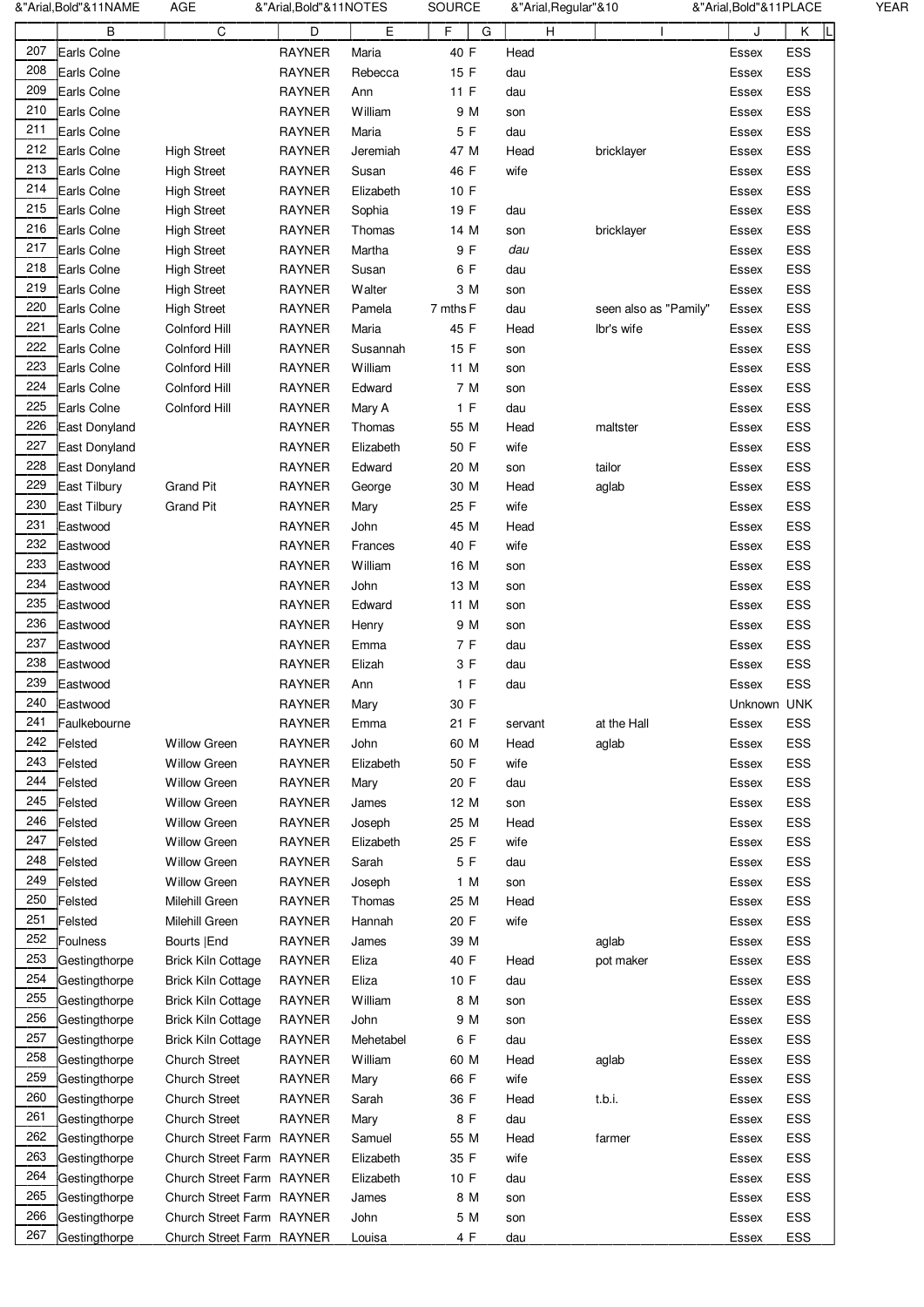|     | &"Arial,Bold"&11NAME  | AGE                       | &"Arial,Bold"&11NOTES |           | SOURCE          | &"Arial, Regular"&10 |              | &"Arial, Bold"&11PLACE |            | YEAR |
|-----|-----------------------|---------------------------|-----------------------|-----------|-----------------|----------------------|--------------|------------------------|------------|------|
|     | В                     | C                         | D                     | E         | F<br>G          | H                    |              | J                      | Κ          |      |
| 268 | Gestingthorpe         | Church Street Farm RAYNER |                       | Susannah  | 2F              | dau                  |              | Essex                  | ESS        |      |
| 269 | Gestingthorpe         | Church Street Farm RAYNER |                       | Abraham   | <b>Omnths M</b> | son                  |              | Essex                  | ESS        |      |
| 270 | Gestingthorpe         | North End                 | <b>RAYNER</b>         | John      | 71 M            | Head                 | Independent  | Essex                  | ESS        |      |
| 271 | <b>Gt Baddow</b>      | Cannon Lay                | <b>RAYNER</b>         | Henry     | 40 M            | Head                 | farmer       | Essex                  | ESS        |      |
| 272 | <b>Gt Baddow</b>      | Cannon Lay                | <b>RAYNER</b>         | Mary      | 40 F            | wife                 |              | Essex                  | ESS        |      |
| 273 | <b>Gt Baddow</b>      | Cannon Lay                | <b>RAYNER</b>         | Sarah     | 15 F            | dau                  |              | Essex                  | ESS        |      |
| 274 | <b>Gt Baddow</b>      | Cannon Lay                | <b>RAYNER</b>         | Henry     | 14 M            | son                  |              | Essex                  | ESS        |      |
| 275 | <b>Gt Baddow</b>      | Cannon Lay                | <b>RAYNER</b>         | Ruben     | 12 M            | son                  |              | Essex                  | ESS        |      |
| 276 | <b>Gt Baddow</b>      | Cannon Lay                | <b>RAYNER</b>         | Mary      | 9 F             | dau                  |              | Essex                  | ESS        |      |
| 277 | <b>Gt Baddow</b>      | Cannon Lay                | <b>RAYNER</b>         | Nathan    | 7 M             | son                  |              | Essex                  | <b>ESS</b> |      |
| 278 | <b>Gt Baddow</b>      | Cannon Lay                | <b>RAYNER</b>         | Selena    | 5 F             | dau                  |              | Essex                  | ESS        |      |
| 279 | <b>Gt Baddow</b>      | Cannon Lay                | <b>RAYNER</b>         | Clara     | 3 F             | dau                  |              | Essex                  | ESS        |      |
| 280 | <b>Gt Baddow</b>      | Cannon Lay                | <b>RAYNER</b>         | Arthur    | 9 mnth M        | son                  |              | Essex                  | ESS        |      |
| 281 | <b>Gt Chesterford</b> | Little London             | <b>RAYNER</b>         | William   | 40 M            | Head                 |              | Essex                  | ESS        |      |
| 282 | <b>Gt Chesterford</b> | Little London             | RAYNER                | Sarah     | 40 F            | wife                 |              | Unknown UNK            |            |      |
| 283 | <b>Gt Chesterford</b> | Little London             | <b>RAYNER</b>         | John      | 15 M            | son                  |              | Essex                  | ESS        |      |
| 284 | <b>Gt Chesterford</b> | Little London             | <b>RAYNER</b>         | William   | 15 M            | son                  |              | Essex                  | ESS        |      |
| 285 | <b>Gt Chesterford</b> | Little London             | <b>RAYNER</b>         | Allan     | 10 M            | son                  |              | Essex                  | ESS        |      |
| 286 | <b>Gt Chesterford</b> | Little London             | <b>RAYNER</b>         | Mary      | 10 M            | dau                  |              | Essex                  | ESS        |      |
| 287 | <b>Gt Chesterford</b> | Little London             | <b>RAYNER</b>         | Joseph    | 8 M             | son                  |              | Essex                  | ESS        |      |
| 288 | <b>Gt Chesterford</b> | Little London             | <b>RAYNER</b>         | Thomas    | 5 M             | son                  |              | Essex                  | ESS        |      |
| 289 | <b>Gt Chesterford</b> | Little London             | <b>RAYNER</b>         | Sarah     | 4 F             | dau                  |              | Essex                  | ESS        |      |
| 290 | <b>Gt Clacton</b>     | <b>Bull Hill</b>          | <b>RAYNER</b>         | Samuel    | 48 M            | Head                 |              | Essex                  | ESS        |      |
| 291 | <b>Gt Clacton</b>     | <b>Bull Hill</b>          | <b>RAYNER</b>         | Mary      | 45 F            | wife                 |              | Essex                  | ESS        |      |
| 292 | <b>Gt Clacton</b>     | <b>Bull Hill</b>          | <b>RAYNER</b>         | John      | 20 M            | son                  |              | Essex                  | ESS        |      |
| 293 | Gt Coggeshall         | Crouch Place              | <b>RAYNER</b>         | Joseph    | 35 M            | Head                 | aglab        | Essex                  | ESS        |      |
| 294 | Gt Coggeshall         | Crouch Place              | <b>RAYNER</b>         | Ann       | 35 F            | wife                 |              | Essex                  | ESS        |      |
| 295 | Gt Coggeshall         | Crouch Place              | <b>RAYNER</b>         | Emma      | 15 F            | dau                  | silk factory | Essex                  | ESS        |      |
| 296 | Gt Coggeshall         | Crouch Place              | <b>RAYNER</b>         | Walter    | 13 M            | son                  |              | Essex                  | ESS        |      |
| 297 | Gt Coggeshall         | Crouch Place              | <b>RAYNER</b>         | Nimrod    | 8 M             | son                  |              | Essex                  | ESS        |      |
| 298 | <b>Gt Coggeshall</b>  | Crouch Place              | <b>RAYNER</b>         | Caroline  | 4 F             | dau                  |              | Essex                  | ESS        |      |
| 299 | <b>Gt Coggeshall</b>  | Crouch Place              | <b>RAYNER</b>         | Eliza     | 1 F             | dau                  |              | Essex                  | ESS        |      |
| 300 | Gt Coggeshall         | Stoneham Street           | <b>RAYNER</b>         | Eliza     | 20 F            | u/i                  | silk factory | Essex                  | ESS        |      |
| 301 | <b>Gt Coggeshall</b>  | <b>Bridge Street</b>      | <b>RAYNER</b>         | Maria     | 40 F            | Head                 |              | Essex                  | ESS        |      |
| 302 | Gt Coggeshall         | <b>Bridge Street</b>      | <b>RAYNER</b>         | Rebecca   | 15 F            | dau                  |              | Essex                  | ESS        |      |
| 303 | <b>Gt Coggeshall</b>  | <b>Bridge Street</b>      | RAYNER                | Ann       | 11 F            | dau                  |              | Essex                  | ESS        |      |
| 304 | Gt Coggeshall         | <b>Bridge Street</b>      | <b>RAYNER</b>         | William   | 8 M             | son                  |              | Essex                  | ESS        |      |
| 305 | <b>Gt Coggeshall</b>  | <b>Bridge Street</b>      | <b>RAYNER</b>         | Maria     | 5 F             | dau                  |              | Essex                  | ESS        |      |
| 306 | <b>Gt Coggeshall</b>  | <b>Bridge Street</b>      | <b>RAYNER</b>         | Henry     | 2 M             | son                  |              | Essex                  | ESS        |      |
| 307 | <b>Gt Coggeshall</b>  | <b>Bridge Street</b>      | RAYNER                | Maria     | 43 F            | Head                 |              | Essex                  | ESS        |      |
| 308 | <b>Gt Coggeshall</b>  | <b>Bridge Street</b>      | <b>RAYNER</b>         | Susannah  | 15 F            | dau                  |              | Essex                  | ESS        |      |
| 309 | <b>Gt Coggeshall</b>  | <b>Bridge Street</b>      | <b>RAYNER</b>         | William   | 11 M            | son                  |              | Essex                  | ESS        |      |
| 310 | Gt Coggeshall         | <b>Bridge Street</b>      | <b>RAYNER</b>         | Edward    | 7 M             |                      |              | Essex                  | ESS        |      |
| 311 | <b>Gt Coggeshall</b>  |                           | RAYNER                |           | 1 F             | son                  |              | Essex                  | ESS        |      |
| 312 | Gt Ilford             | <b>Bridge Street</b>      | <b>RAYNER</b>         | Mary Ann  | 50 M            | dau                  |              |                        | ESS        |      |
| 313 |                       | / Barking                 |                       | Robert    |                 | Head                 | aglab        | Essex                  |            |      |
| 314 | <b>Gt Ilford</b>      | / Barking                 | <b>RAYNER</b>         | Esther    | 45 F            | wife                 |              | Essex                  | ESS        |      |
| 315 | <b>Gt Ilford</b>      | / Barking                 | <b>RAYNER</b>         | Mary      | 15 F            | dau                  |              | Essex                  | ESS        |      |
| 316 | <b>Gt Ilford</b>      | / Barking                 | <b>RAYNER</b>         | Henry     | 25 M            | head                 | aglab        | Essex                  | ESS        |      |
| 317 | <b>Gt Ilford</b>      | / Barking                 | <b>RAYNER</b>         | Sarah     | 25 F            | wife                 |              | Essex                  | ESS        |      |
|     | <b>Gt Ilford</b>      | / Barking                 | <b>RAYNER</b>         | Sarah     | 6 mnth F        | dau                  |              | Essex                  | ESS        |      |
| 318 | <b>Gt Ilford</b>      | / Barking                 | <b>RAYNER</b>         | William   | 40 M            | Head                 | lbr          | Essex                  | ESS        |      |
| 319 | <b>Gt Ilford</b>      | / Barking                 | <b>RAYNER</b>         | Elizabeth | 42 F            | wife                 |              | Essex                  | ESS        |      |
| 320 | <b>Gt Ilford</b>      | / Barking                 | RAYNER                | Mary      | 14 F            | dau                  |              | Essex                  | ESS        |      |
| 321 | <b>Gt Ilford</b>      | / Barking                 | <b>RAYNER</b>         | John      | 12 M            | son                  |              | Essex                  | ESS        |      |
| 322 | Gt Ilford             | / Barking                 | <b>RAYNER</b>         | Hannah    | 10 F            | dau                  |              | Essex                  | ESS        |      |
| 323 | <b>Gt Ilford</b>      | / Barking                 | <b>RAYNER</b>         | Henry     | 8 M             | son                  |              | Essex                  | ESS        |      |
| 324 | <b>Gt Ilford</b>      | / Barking                 | RAYNER                | William   | 6 M             | son                  |              | Essex                  | ESS        |      |
| 325 | <b>Gt Ilford</b>      | / Barking                 | <b>RAYNER</b>         | George    | 5 M             | son                  |              | Essex                  | ESS        |      |
| 326 | <b>Gt Maplestead</b>  |                           | <b>RAYNER</b>         | Henry     | 30 M            | brother              |              | Essex                  | ESS        |      |
| 327 | <b>Gt Maplestead</b>  |                           | <b>RAYNER</b>         | John      | 35 M            | Head                 | farmer       | Essex                  | ESS        |      |
| 328 | <b>Gt Maplestead</b>  |                           | RAYNER                | Susannah  | 27 F            | wife                 |              | Essex                  | ESS        |      |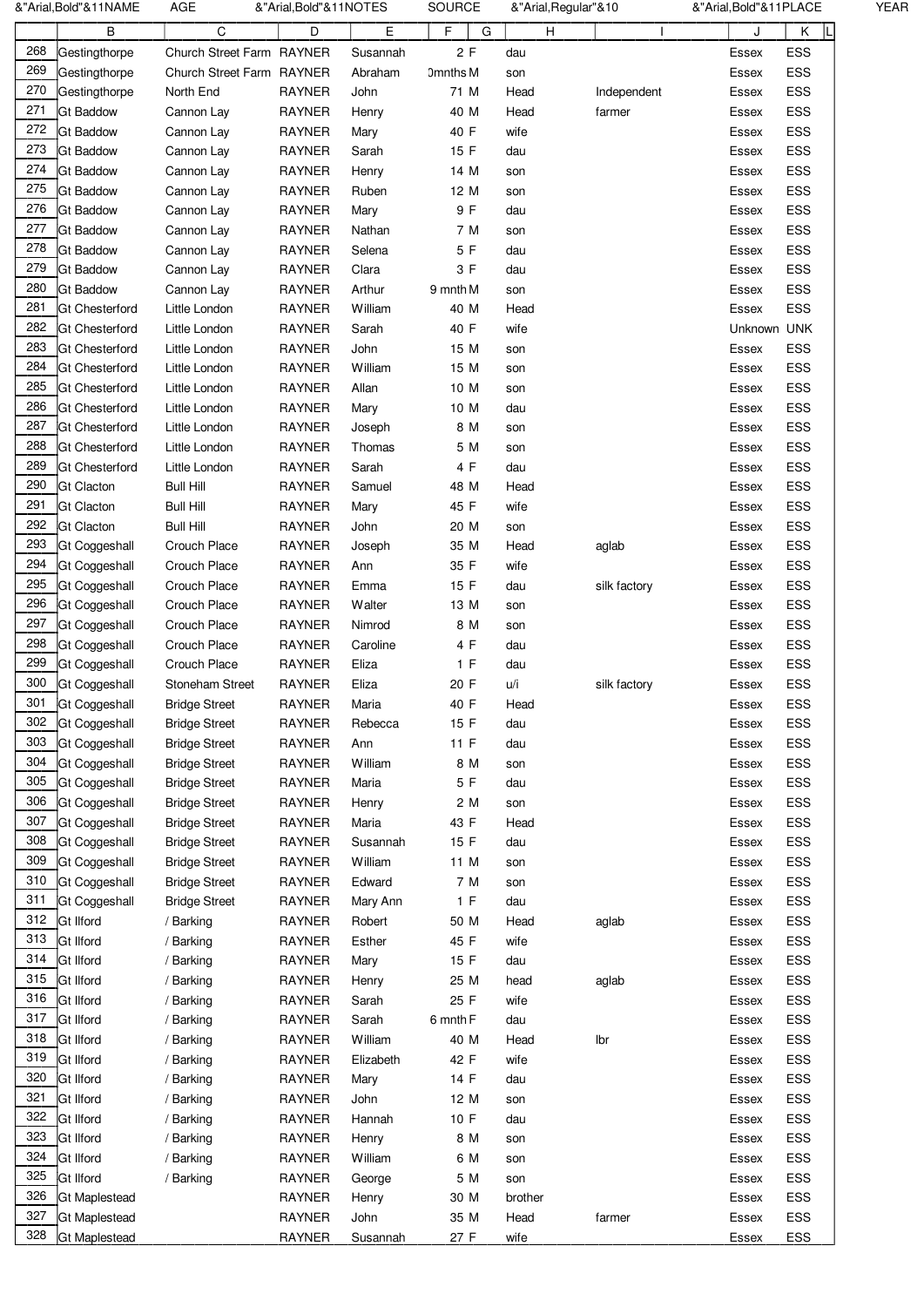|     | &"Arial, Bold"&11NAME | AGE                  | &"Arial, Bold"&11NOTES |              | SOURCE  | &"Arial, Regular"&10 |          | &"Arial, Bold"&11PLACE |
|-----|-----------------------|----------------------|------------------------|--------------|---------|----------------------|----------|------------------------|
|     | В                     | C                    | D                      | E            | F<br>G  | H                    |          | Κ<br>J                 |
| 329 | <b>Gt Maplestead</b>  |                      | <b>RAYNER</b>          | William      | 6 M     | son                  |          | ESS<br>Essex           |
| 330 | <b>Gt Maplestead</b>  |                      | <b>RAYNER</b>          | John         | 4 M     | son                  |          | ESS<br>Essex           |
| 331 | <b>Gt Maplestead</b>  |                      | <b>RAYNER</b>          | Eliza        | 2F      | dau                  |          | ESS<br>Essex           |
| 332 | <b>Gt Oakley</b>      |                      | <b>RAYNER</b>          | Susannah     | 15 F    |                      | ap       | ESS<br>Essex           |
| 333 | <b>Gt Oakley</b>      |                      | <b>RAYNER</b>          | John         | 35 M    | Head                 | farmer   | ESS<br>Essex           |
| 334 | <b>Gt Oakley</b>      |                      | <b>RAYNER</b>          | Sarah        | 35 F    | waife                |          | ESS<br>Essex           |
| 335 | <b>Gt Oakley</b>      |                      | <b>RAYNER</b>          | John         | 12 M    | son                  |          | ESS<br>Essex           |
| 336 | <b>Gt Oakley</b>      |                      | <b>RAYNER</b>          | George       | 6 M     | son                  |          | ESS<br>Essex           |
| 337 | <b>Gt Oakley</b>      |                      | <b>RAYNER</b>          | Nathan       | 32 M    | Head                 | shoe?    | ESS<br>Essex           |
| 338 | <b>Gt Oakley</b>      |                      | <b>RAYNER</b>          | William      | 8 M     | son                  |          | ESS<br>Essex           |
| 339 | <b>Gt Oakley</b>      |                      | <b>RAYNER</b>          | William      | 34 M    | Head                 | maltster | ESS<br>Essex           |
| 340 | <b>Gt Oakley</b>      |                      | <b>RAYNER</b>          | Annabella    | 13 F    | dau                  |          | ESS<br>Essex           |
| 341 | <b>Gt Oakley</b>      |                      | <b>RAYNER</b>          | William      | 10 M    | son                  |          | ESS<br>Essex           |
| 342 | <b>Gt Oakley</b>      |                      | <b>RAYNER</b>          | Elizabeth    | 7 M     | dau                  |          | ESS<br>Essex           |
| 343 | <b>Gt Oakley</b>      |                      | <b>RAYNER</b>          | John         | 68 M    | Head                 | farmer   | ESS<br>Essex           |
| 344 | <b>Gt Oakley</b>      |                      | <b>RAYNER</b>          | Sarah        | 56 F    | wife                 |          | ESS<br>Essex           |
| 345 | Gt Tey                |                      | <b>RAYNER</b>          | James        | 70 M    | Head                 | aglab    | ESS<br>Essex           |
| 346 | Gt Tey                |                      | <b>RAYNER</b>          | Mary         | 62 F    | wife                 |          | ESS<br>Essex           |
| 347 | Gt Tey                |                      | <b>RAYNER</b>          | Joseph       | 25 M    | son                  |          | ESS<br>Essex           |
| 348 | <b>Gt Tey</b>         |                      | <b>RAYNER</b>          | Sarah        | 19 F    | dau                  |          | ESS<br>Essex           |
| 349 | Gt Tey                |                      | RAYNER ?               | James        | 35 M    | Head                 |          | ESS                    |
| 350 | <b>Gt Tey</b>         |                      |                        |              |         |                      | aglab    | Essex                  |
| 351 | <b>Gt Tey</b>         |                      | RAYNER ? Sarah         |              | 35 F    | wife                 |          | ESS<br>Essex           |
| 352 |                       |                      | RAYNER ? John          |              | 12 M    | son                  |          | ESS<br>Essex           |
|     | <b>Gt Tey</b>         |                      | RAYNER ? William       |              | 10 M    | son                  |          | ESS<br>Essex           |
| 353 | <b>Gt Tey</b>         |                      | RAYNER ? James         |              | 7 M     | son                  |          | ESS<br>Essex           |
| 354 | <b>Gt Tey</b>         |                      | RAYNER ? Walter        |              | 5 M     | son                  |          | ESS<br>Essex           |
| 355 | <b>Gt Tey</b>         |                      | RAYNER ? Joseph        |              | 2 M     | son                  |          | ESS<br>Essex           |
| 356 | Gt Tey                |                      | <b>RAYNER</b>          | William      | 25 M    | Head                 | aglab    | ESS<br>Essex           |
| 357 | <b>Gt Tey</b>         |                      | <b>RAYNER</b>          | Mary         | 20 F    | waife                |          | ESS<br>Essex           |
| 358 | Gt Tey                |                      | <b>RAYNER</b>          | Eliza        | 1 F     | dau                  |          | ESS<br>Essex           |
| 359 | <b>Gt Totham</b>      | Oozey Island         | <b>RAYNER</b>          | George       | 13 M    | aglab                |          | ESS<br>Essex           |
| 360 | Halstead              | <b>Burtons Green</b> | <b>RAYNER</b>          | John         | 25 M    | Head                 | aglab    | ESS<br>Essex           |
| 361 | Halstead              | <b>Burtons Green</b> | <b>RAYNER</b>          | Sarah        | 30 F    | wife                 |          | ESS<br>Essex           |
| 362 | Halstead              | <b>Burtons Green</b> | <b>RAYNER</b>          | Sarah        | 14 F    | dau                  |          | ESS<br>Essex           |
| 363 | Halstead              | <b>Burtons Green</b> | <b>RAYNER</b>          | Susan        | 5 F     | dau                  |          | ESS<br>Essex           |
| 364 | Halstead              | Burtons Green        | <b>RAYNER</b>          | Jonathan     | 27 M    | son                  | aglab    | ESS<br>Essex           |
| 365 | Halstead              | <b>Burtons Green</b> | <b>RAYNER</b>          | Mary Ann     | 25 F    | wife                 |          | ESS<br>Essex           |
| 366 | Halstead              | Burtons Green        | <b>RAYNER</b>          | Sarah        | 7mths F | dau                  |          | ESS<br>Essex           |
| 367 | Halstead              | <b>Burtons Green</b> | <b>RAYNER</b>          | Anne         | 65 F    | mother?              |          | ESS<br>Essex           |
| 368 | Halstead              | <b>Burtons Green</b> | <b>RAYNER</b>          | Thomas       | 75 M    | Head                 | aglab    | ESS<br>Essex           |
| 369 | Halstead              | <b>Burtons Green</b> | <b>RAYNER</b>          | Susan        | 65 F    | wife                 |          | ESS<br>Essex           |
| 370 | Halstead              | Burtons Green        | <b>RAYNER</b>          | Thomas       | 40 M    | son                  |          | ESS<br>Essex           |
| 371 | Halstead              | <b>Burtons Green</b> | <b>RAYNER</b>          | Jane         | 25 F    | wife                 |          | ESS<br>Essex           |
| 372 | Halstead              | <b>Burtons Green</b> | <b>RAYNER</b>          | Anne         | 5 F     | dau                  |          | ESS<br>Essex           |
| 373 | Halstead              | <b>Burtons Green</b> | <b>RAYNER</b>          | Susan        | 1 F     | dau                  |          | ESS<br>Essex           |
| 374 | Halstead              | Greenstead Green     | <b>RAYNER</b>          | John         | 35 M    | Head                 | aglab    | ESS<br>Essex           |
| 375 | Halstead              | Greenstead Green     | <b>RAYNER</b>          | Sarah        | 30 F    | wife                 |          | ESS<br>Essex           |
| 376 | Halstead              | Greenstead Green     | <b>RAYNER</b>          | Sarah        | 14 F    | dau                  |          | ESS<br>Essex           |
| 377 | Halstead              | Greenstead Green     | <b>RAYNER</b>          | Susan        | 5 F     | dau                  |          | ESS<br>Essex           |
| 378 | Halstead              | Blamsters Oak        | <b>RAYNER</b>          | George       | 45 M    | Head                 |          | ESS<br>Essex           |
| 379 | Halstead              | Blamsters Oak        | <b>RAYNER</b>          | Sarah        | 44 F    | wife                 |          | ESS<br>Essex           |
| 380 | Halstead              | <b>Blamsters Oak</b> | <b>RAYNER</b>          | Eliza        | 18 F    | dau                  |          | ESS<br>Essex           |
| 381 | Halstead              | <b>Blamsters Oak</b> | <b>RAYNER</b>          | Sarah        | 17 F    | dau                  |          | ESS<br>Essex           |
| 382 |                       |                      | <b>RAYNER</b>          | William      | 13 M    |                      |          | ESS                    |
| 383 | Halstead              | <b>Blamsters Oak</b> |                        |              |         | son                  |          | Essex                  |
|     | Halstead              | Blamsters Oak        | <b>RAYNER</b>          | Nancy        | 11 F    | dau                  |          | ESS<br>Essex           |
| 384 | Halstead              | <b>Blamsters Oak</b> | <b>RAYNER</b>          | <b>Betsy</b> | 11 F    | dau                  |          | ESS<br>Essex           |
| 385 | Halstead              | <b>Blamsters Oak</b> | <b>RAYNER</b>          | John         | 6 M     | son                  |          | ESS<br>Essex           |
| 386 | Halstead              | <b>Blamsters Oak</b> | <b>RAYNER</b>          | David        | 2 M     | dau                  |          | ESS<br>Essex           |
| 387 | Halstead              | <b>Budd Hall</b>     | <b>RAYNER</b>          | Stephen      | 25 M    | Head                 | aglab    | ESS<br>Essex           |
| 388 | Halstead              | <b>Budd Hall</b>     | <b>RAYNER</b>          | Mary         | 25 F    | wife                 |          | ESS<br>Essex           |
| 389 | Halstead              | <b>Budd Hall</b>     | <b>RAYNER</b>          | Alfred       | 6 M     | son                  |          | ESS<br>Essex           |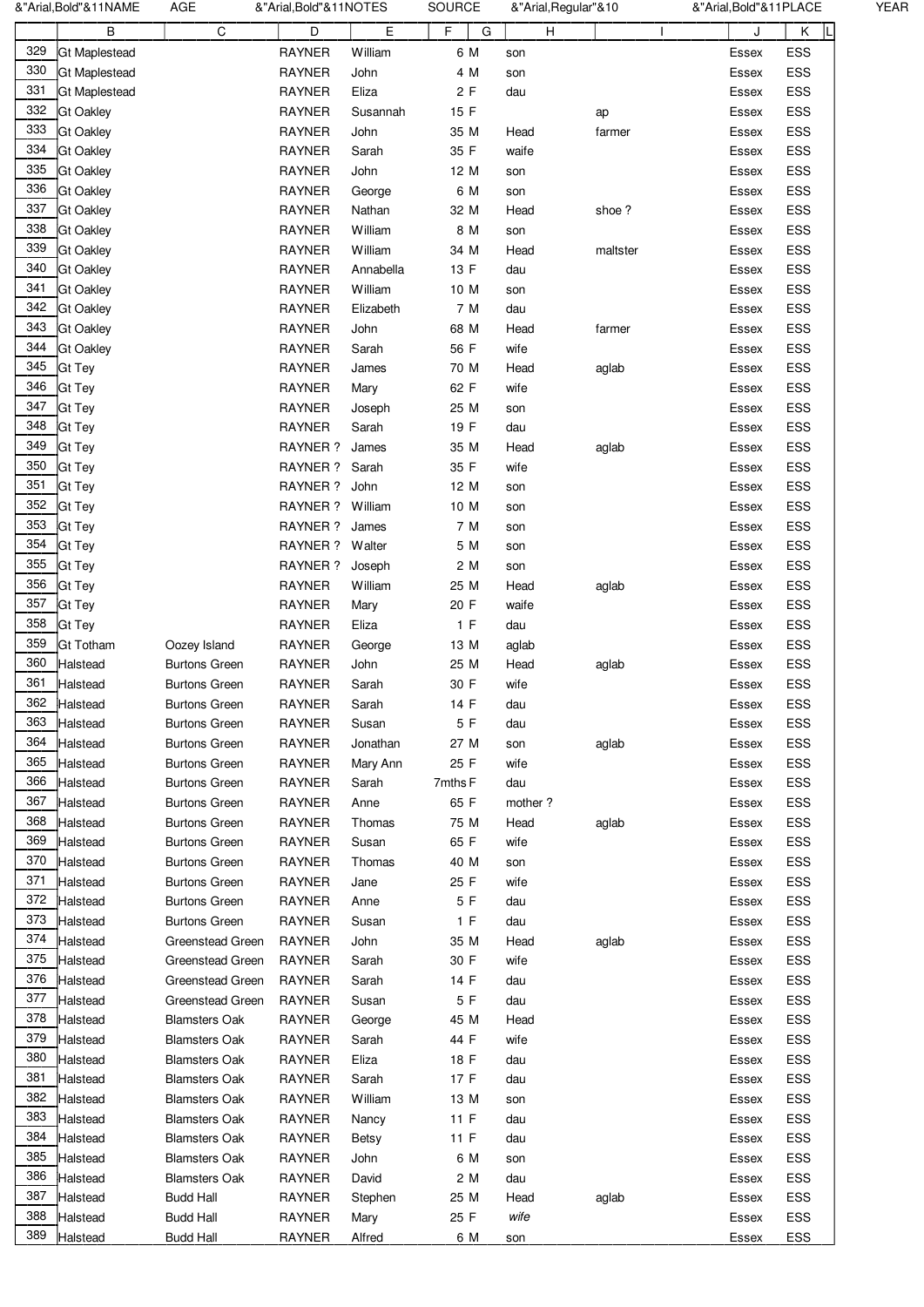|     | &"Arial,Bold"&11NAME | AGE                        | &"Arial,Bold"&11NOTES          |           | <b>SOURCE</b> | &"Arial, Regular"&10 |                            | &"Arial,Bold"&11PLACE |            | <b>YEAR</b> |
|-----|----------------------|----------------------------|--------------------------------|-----------|---------------|----------------------|----------------------------|-----------------------|------------|-------------|
|     | В                    | C                          | D                              | E         | F<br>G        | н                    |                            | J                     | Κ<br>L     |             |
| 390 | Halstead             | <b>Budd Hall</b>           | <b>RAYNER</b>                  | George    | 2 M           | son                  |                            | Essex                 | ESS        |             |
| 391 | Halstead             | <b>Budd Hall</b>           | <b>RAYNER</b>                  | James     | 1 mth M       | son                  |                            | Essex                 | ESS        |             |
| 392 | Halstead             | Causeway                   | <b>RAYNER</b>                  | Robert    | 68 M          | Head                 | aglab                      | Essex                 | ESS        |             |
| 393 | Halstead             | Causeway                   | <b>RAYNER</b>                  | Ann       | 65 F          | wife                 |                            | Essex                 | ESS        |             |
| 394 | Halstead             | Causeway                   | <b>RAYNER</b>                  | Isaac     | 20 M          | son                  |                            | Essex                 | ESS        |             |
| 395 | Halstead             | Causeway                   | <b>RAYNER</b>                  | Jacob     | 20 M          | son                  |                            | Essex                 | ESS        |             |
| 396 | Halstead             | Causeway                   | <b>RAYNER</b>                  | Lydia     | 55 F          | Head                 | weaver                     | Essex                 | ESS        |             |
| 397 | Halstead             | Causeway                   | <b>RAYNER</b>                  | Robert    | 20 M          | son                  | Ibr                        | Essex                 | ESS        |             |
| 398 | Halstead             | Causeway                   | <b>RAYNER</b>                  | William   | 15 M          | son                  |                            | Essex                 | ESS        |             |
| 399 | Halstead             | Causeway                   | <b>RAYNER</b>                  | Alfred    | 10 M          | son                  |                            | Essex                 | ESS        |             |
| 400 | Halstead             | Causeway                   | <b>RAYNER</b>                  | George    | 10 M          | Son                  |                            | Essex                 | ESS        |             |
| 401 | Halstead             | Causeway                   | <b>RAYNER</b>                  | Henry     | 5 M           | Son                  |                            | Essex                 | ESS        |             |
| 402 | Halstead             | Causeway                   | <b>RAYNER</b>                  | Ruth      | 68 F          | Head                 |                            | Essex                 | ESS        |             |
| 403 | Halstead             | Causeway                   | <b>RAYNER</b>                  | Ann       | 65 F          | ?                    |                            | Essex                 | ESS        |             |
| 404 | Halstead             | Causeway                   | <b>RAYNER</b>                  | Jacob     | 20 M          | ?                    |                            | Essex                 | ESS        |             |
| 405 | Halstead             | Causeway                   | <b>RAYNER</b>                  | Isaac     | 20 M          | ?                    |                            | Essex                 | ESS        |             |
| 406 | Halstead             | Chapel Hill                | <b>RAYNER</b>                  | Joseph    | 60 M          | Head                 | aglab                      | Essex                 | ESS        |             |
| 407 |                      | Chapel Hill                |                                |           | 60 F          | wife                 |                            |                       | ESS        |             |
| 408 | Halstead             |                            | <b>RAYNER</b>                  | Jane      | 20 M          |                      |                            | Essex                 | ESS        |             |
| 409 | Halstead             | Chapel Hill<br>Chapel Hill | <b>RAYNER</b>                  | Jonathan  |               | son                  |                            | Essex                 |            |             |
| 410 | Halstead             |                            | <b>RAYNER</b><br><b>RAYNER</b> | Ann       | 20 F          | dau                  |                            | Essex                 | ESS        |             |
| 411 | Halstead             | Chapel Hill                |                                | George    | 20 M<br>20 F  | Head                 | aglab                      | Essex                 | ESS<br>ESS |             |
| 412 | Halstead             | Chapel Hill                | <b>RAYNER</b>                  | Ann       |               | wife                 |                            | Essex                 |            |             |
| 413 | Halstead             | Chapel Hill                | <b>RAYNER</b>                  | George    | 1 M           | son                  |                            | Essex                 | ESS        |             |
| 414 | Halstead             | Chapel Hill                | <b>RAYNER</b>                  | William   | 70 M          | Head<br>wife         | aglab                      | Essex                 | ESS        |             |
| 415 | Halstead             | Chapel Hill                | <b>RAYNER</b>                  | Jane      | 65 F          |                      |                            | Essex                 | ESS        |             |
| 416 | Halstead             | Chapel Hill                | <b>RAYNER</b>                  | John      | 40 M          | Head                 | aglab                      | Essex                 | ESS        |             |
| 417 | Halstead             | Chapel Hill                | <b>RAYNER</b>                  | Mary      | 40 F          | wife                 |                            | Essex                 | ESS        |             |
| 418 | Halstead             | Chapel Hill                | <b>RAYNER</b>                  | Sarah     | 20 F          | dau                  | silk weaver<br>silk weaver | Essex                 | ESS<br>ESS |             |
| 419 | Halstead             | Chapel Hill                | <b>RAYNER</b>                  | Susannah  | 15 F          | dau                  |                            | Essex                 |            |             |
| 420 | Halstead             | Chapel Hill                | <b>RAYNER</b>                  | Henry     | 10 M          | son                  | aglab                      | Essex                 | ESS        |             |
| 421 | Halstead             | Chapel Hill                | <b>RAYNER</b>                  | Thomas    | 25 M          | Head                 | ag lab                     | Essex                 | ESS        |             |
| 422 | Halstead             | Chapel Hill                | <b>RAYNER</b>                  | Mary      | 25 F          | wife                 | plaitter                   | <b>Essex</b>          | ESS        |             |
| 423 | Halstead             | Chapel Hill ]              | <b>RAYNER</b>                  | Mary Anne | 7 F           | son                  |                            | Essex                 | ESS        |             |
| 424 | Halstead             | Chapel Hill                | RAYNER                         | Sarah     | 5 F           | son                  |                            | Essex                 | ESS        |             |
| 425 | Halstead             | Chapel Hill                | <b>RAYNER</b>                  | Thomas    | 1 M           | son                  |                            | Essex                 | ESS        |             |
| 426 | Halstead             | <b>Chapel Street</b>       | <b>RAYNER</b>                  | William   | 30 M          | Head                 | silk weaver                | Essex                 | ESS        |             |
|     | Halstead             | <b>Chapel Street</b>       | RAYNER                         | Elizabeth | 30 F          | wife                 |                            | Essex                 | ESS        |             |
| 427 | Halstead             | <b>Chapel Street</b>       | <b>RAYNER</b>                  | William   | 10 M          | son                  |                            | Essex                 | ESS        |             |
| 428 | Halstead             | <b>Chapel Street</b>       | <b>RAYNER</b>                  | Mary      | 10 F          | dau                  |                            | Essex                 | ESS        |             |
| 429 | Halstead             | <b>Chapel Street</b>       | <b>RAYNER</b>                  | Eliza     | 8 F           | dau                  |                            | Essex                 | ESS        |             |
| 430 | Halstead             | <b>Chapel Street</b>       | <b>RAYNER</b>                  | Benjamin  | 5 M           | son                  |                            | Essex                 | ESS        |             |
| 431 | Halstead             | <b>Chapel Street</b>       | <b>RAYNER</b>                  | George    | 2 M           | son                  |                            | Essex                 | ESS        |             |
| 432 | Halstead             | Colchester Road            | <b>RAYNER</b>                  | Abram     | 62 M          | Head                 | carpenter                  | Essex                 | ESS        |             |
| 433 | Halstead             | Colchester Road            | <b>RAYNER</b>                  | Mary      | 58 F          | wife                 |                            | Essex                 | ESS        |             |
| 434 | Halstead             | Greenstead Green           | <b>RAYNER</b>                  | Daniel    | 29 M          | Head                 |                            | Essex                 | ESS        |             |
| 435 | Halstead             | Greenstead Green           | <b>RAYNER</b>                  | Mary      | 28 F          | wife                 |                            | Essex                 | ESS        |             |
| 436 | Halstead             | Greenstead Green           | <b>RAYNER</b>                  | Mary      | 8 F           | dau                  |                            | Essex                 | ESS        |             |
| 437 | Halstead             | Greenstead Green           | <b>RAYNER</b>                  | Susan     | 6 F           | dau                  |                            | Essex                 | ESS        |             |
| 438 | Halstead             | Greenstead Green           | <b>RAYNER</b>                  | Samuel    | 4 M           | son                  |                            | Essex                 | ESS        |             |
| 439 | Halstead             | Greenstead Green           | <b>RAYNER</b>                  | John      | 4mths M       | son                  |                            | Essex                 | ESS        |             |
| 440 | Halstead             | Greenstead Green           | <b>RAYNER</b>                  | Jonathan  | 75 M          | Head                 | aglab                      | Essex                 | ESS        |             |
| 441 | Halstead             | Hedingham Lane             | <b>RAYNER</b>                  | John      | 60 M          | Head                 |                            | Essex                 | ESS        |             |
| 442 | Halstead             | Hedingham Lane             | RAYNER                         | Sarah     | 55 F          | wife                 |                            | Essex                 | ESS        |             |
| 443 | Halstead             | Hedingham Lane             | <b>RAYNER</b>                  | Alfred    | 14 M          | son                  |                            | Essex                 | ESS        |             |
| 444 | Halstead             | Hedingham Lane             | <b>RAYNER</b>                  | John      | 30 M          | Head                 | weaver                     | Essex                 | ESS        |             |
| 445 | Halstead             | Hedingham Lane             | <b>RAYNER</b>                  | Emma      | 30 F          | wife                 |                            | Essex                 | ESS        |             |
| 446 | Halstead             | Hedingham Lane             | <b>RAYNER</b>                  | Emma      | 11 F          | dau                  |                            | Essex                 | ESS        |             |
| 447 | Halstead             | Hedingham Lane             | <b>RAYNER</b>                  | George    | 10 M          | son                  |                            | Essex                 | ESS        |             |
| 448 | Halstead             | Hedingham Lane             | <b>RAYNER</b>                  | Charles   | 8 M           | son                  |                            | Essex                 | ESS        |             |
| 449 | Halstead             | Hedingham Lane             | <b>RAYNER</b>                  | Henry     | 7 M           | son                  |                            | Essex                 | ESS        |             |
| 450 | Halstead             | Hedingham Lane             | <b>RAYNER</b>                  | Alfred    | 5 M           | son                  |                            | Essex                 | <b>ESS</b> |             |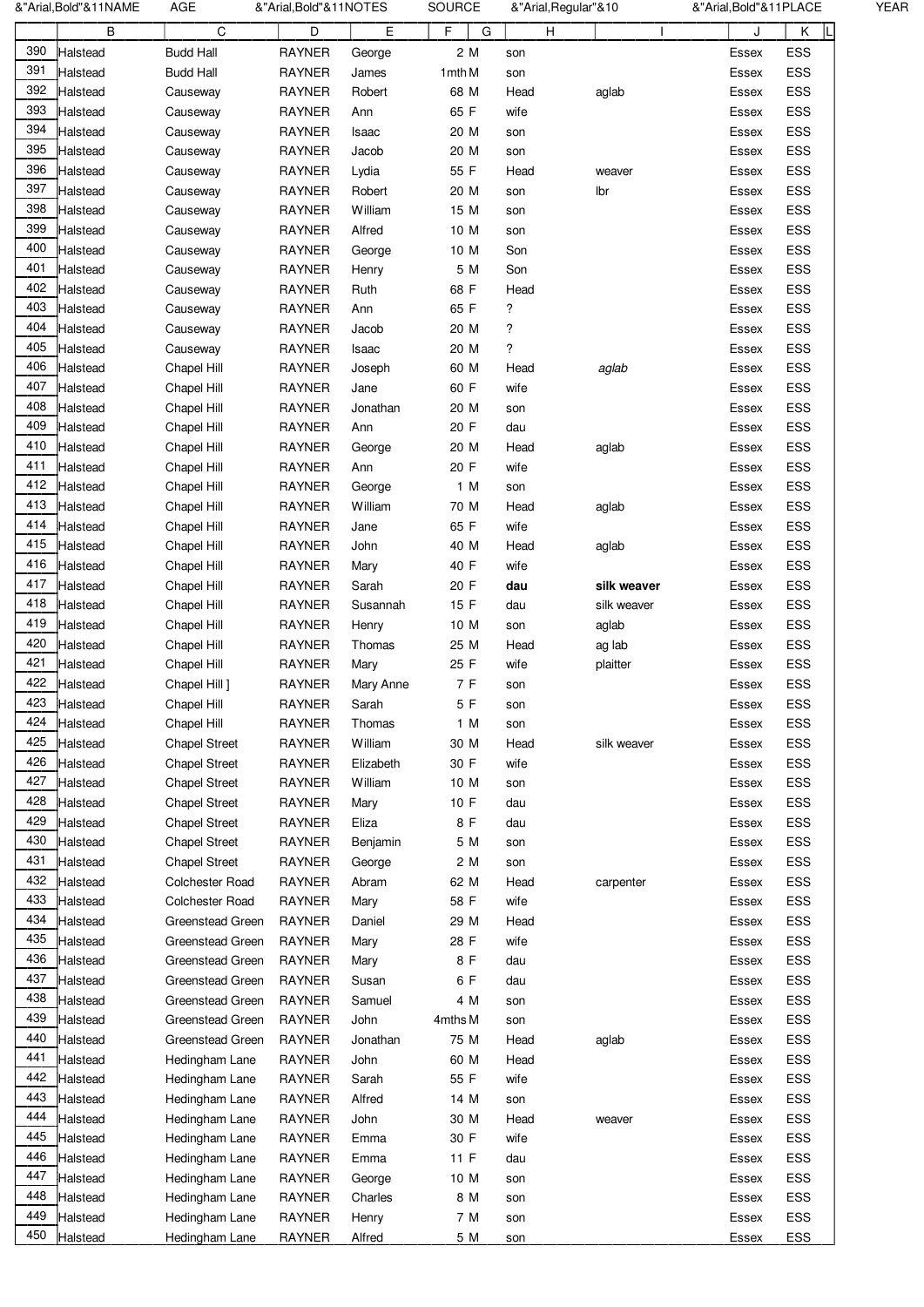|     | &"Arial,Bold"&11NAME | <b>AGE</b>         | &"Arial, Bold"&11NOTES |           | <b>SOURCE</b> | &"Arial, Regular"&10 |            | &"Arial, Bold"& 11 PLACE |            | <b>YEAR</b> |
|-----|----------------------|--------------------|------------------------|-----------|---------------|----------------------|------------|--------------------------|------------|-------------|
|     | В                    | С                  | D                      | E         | F<br>G        | H                    |            | J                        | Κ          |             |
| 451 | Halstead             | Hedingham Lane     | <b>RAYNER</b>          | Ellen     | 3 F           | dau                  |            | Essex                    | ESS        |             |
| 452 | Halstead             | Hedingham Lane     | <b>RAYNER</b>          | Elizabeth | 1 F           | dau                  |            | Essex                    | ESS        |             |
| 453 | Halstead             | Hedingham Lane     | <b>RAYNER</b>          | James     | 1 M           | son                  |            | Essex                    | ESS        |             |
| 454 | Halstead             | Hedingham Lane     | <b>RAYNER</b>          | Abraham   | 60 M          | Head                 | aglab      | Essex                    | ESS        |             |
| 455 | Halstead             | Hedingham Lane     | <b>RAYNER</b>          | Abraham   | 40 M          | Head                 | aglab      | Essex                    | ESS        |             |
| 456 | Halstead             | Hedingham Lane     | <b>RAYNER</b>          | Sarah     | 40 F          | wife                 |            | Essex                    | ESS        |             |
| 457 | Halstead             | Hedingham Lane     | <b>RAYNER</b>          | Sarah     | 15 F          | dau                  |            | Essex                    | ESS        |             |
| 458 | Halstead             | Hedingham Lane     | <b>RAYNER</b>          | Henry     | 15 M          | son                  |            | Essex                    | ESS        |             |
| 459 | Halstead             | Hedingham Lane     | <b>RAYNER</b>          | James     | 14 M          | son                  |            | Essex                    | ESS        |             |
| 460 | Halstead             | Hedingham Lane     | <b>RAYNER</b>          | Abraham   | 11 M          | son                  |            | Essex                    | ESS        |             |
| 461 | Halstead             | Hedingham Lane     | <b>RAYNER</b>          | Sophia    | 8 F           | dau                  |            | Essex                    | ESS        |             |
| 462 | Halstead             | Hedingham Lane     | <b>RAYNER</b>          | Emma      | 4 F           | dau                  |            | Essex                    | ESS        |             |
| 463 | Halstead             | Hedingham Lane     | <b>RAYNER</b>          | Mary Anne | 1 F           | dau                  |            | Essex                    | ESS        |             |
| 464 | Halstead             | Hedingham Lane     | <b>RAYNER</b>          | Henry     | 30 M          | Head                 | aglab      | Essex                    | ESS        |             |
| 465 | Halstead             | Hedingham Lane     | <b>RAYNER</b>          | Sarah     | 30 F          | wife                 |            | Essex                    | ESS        |             |
| 466 | Halstead             | Hedingham Lane     | <b>RAYNER</b>          | Charles   | 10 M          | son                  |            | Essex                    | ESS        |             |
| 467 | Halstead             | Hedingham Lane     | <b>RAYNER</b>          | Hannah    | 8 F           | dau                  |            | Essex                    | ESS        |             |
| 468 | Halstead             | Hedingham Lane     | RAYNER                 | Henry     | 5 M           | son                  |            | Essex                    | ESS        |             |
| 469 | Halstead             | Hedingham Lane     | <b>RAYNER</b>          | Sarah     | 2F            | dau                  |            | Essex                    | ESS        |             |
| 470 | Halstead             | Hedingham Lane     | <b>RAYNER</b>          | Henry     | 20 M          | Head                 | aglab      | Essex                    | ESS        |             |
| 471 | Halstead             | Hedingham Lane     | <b>RAYNER</b>          | Ann       | 20 F          | wife                 |            | Essex                    | ESS        |             |
| 472 | Halstead             | Hedingham Lane     | <b>RAYNER</b>          | William   | 25 M          | Head                 | smith      | Essex                    | ESS        |             |
| 473 | Halstead             | Hedingham Lane     | <b>RAYNER</b>          | Louisa    | 25 F          | wife                 |            | Essex                    | ESS        |             |
| 474 | Halstead             | Hedingham Lane     | <b>RAYNER</b>          | William   | 35 M          | Head                 | aglab      | Essex                    | ESS        |             |
| 475 | Halstead             | Hedingham Lane     | <b>RAYNER</b>          | Elisa     | 35 F          | wife                 |            | Essex                    | ESS        |             |
| 476 | Halstead             | Hedingham Lane     | <b>RAYNER</b>          | Francis   | 15 F          | dau                  | weaver     | Essex                    | ESS        |             |
| 477 | Halstead             | Hedingham Lane     | <b>RAYNER</b>          | Emily     | 14 F          | dau                  |            | Essex                    | ESS        |             |
| 478 | Halstead             | Hedingham Lane     | <b>RAYNER</b>          | Matilda   | 10 F          | dau                  |            | Essex                    | ESS        |             |
| 479 | Halstead             | Hedingham Lane     | <b>RAYNER</b>          | Sophia    | 8 F           | dau                  |            | Essex                    | ESS        |             |
| 480 | Halstead             | Hedingham Lane     | <b>RAYNER</b>          | Osgood    | 5 M           | son                  |            | Essex                    | ESS        |             |
| 481 | Halstead             | Hedingham Lane     | <b>RAYNER</b>          | Eleanor   | 3 F           | dau                  |            | Essex                    | ESS        |             |
| 482 | <b>Halstead</b>      | Hedingham Lane     | <b>RAYNER</b>          | David     | 20 M          | Head                 |            | Essex                    | ESS        |             |
| 483 | Halstead             | Hedingham Lane     | <b>RAYNER</b>          | Sarah     | 20 F          | wife                 |            | Essex                    | ESS        |             |
| 484 | Halstead             | Hedingham Lane     | <b>RAYNER</b>          | William   | 2 M           | son                  |            | Essex                    | ESS        |             |
| 485 | Halstead             | Hedingham Lane     | <b>RAYNER</b>          | James     | 30 M          | Head                 | baker      | Essex                    | ESS        |             |
| 486 | Halstead             | Hedingham Lane     | <b>RAYNER</b>          | Ruth      | 30 F          | wife                 |            | Essex                    | ESS        |             |
| 487 | Halstead             | Hedingham Lane     | <b>RAYNER</b>          | Robert    | 65 M          | Head                 | aglab      | Essex                    | ESS        |             |
| 488 | Halstead             | Hedingham Lane     | <b>RAYNER</b>          | Mary      | 65 F          | wife                 |            | Essex                    | ESS        |             |
| 489 | Halstead             | Hedingham Lane     | <b>RAYNER</b>          | William   | 40 M          | son                  |            | Essex                    | ESS        |             |
| 490 | Halstead             | Hedingham Lane     | <b>RAYNER</b>          | William   | 45 M          | Head                 | inn keeper | Essex                    | ESS        |             |
| 491 | Halstead             | Hedingham Lane     | <b>RAYNER</b>          | Sarah     | 45 F          | wife                 |            | Essex                    | ESS        |             |
| 492 | Halstead             | Hedingham Lane     | <b>RAYNER</b>          | Frederick | 16 M          | son                  |            | Essex                    | ESS        |             |
| 493 | Halstead             | <b>High Street</b> | <b>RAYNER</b>          | Edward    | 65 M          | Head                 | blacksmith | Essex                    | ESS        |             |
| 494 | Halstead             | <b>High Street</b> | <b>RAYNER</b>          | Alice     | 35 F          | 3rd wife             |            | Essex                    | ESS        |             |
| 495 | Halstead             | <b>High Street</b> | <b>RAYNER</b>          | Eliza     | 6 F           | dau                  |            | Essex                    | ESS        |             |
| 496 | Halstead             | <b>High Street</b> | <b>RAYNER</b>          | James     | 3 M           | son                  |            | Essex                    | ESS        |             |
| 497 | Halstead             | <b>High Street</b> | <b>RAYNER</b>          | Mary      | 45 F          | at Cannings          | servant    | Essex                    | ESS        |             |
| 498 | Halstead             | <b>High Street</b> | <b>RAYNER</b>          | William   | 30 M          | Head                 | aglab      | Essex                    | ESS        |             |
| 499 | Halstead             | <b>High Street</b> | <b>RAYNER</b>          | Mary      | 30 F          | wife                 |            | Essex                    | ESS        |             |
| 500 | Halstead             | <b>High Street</b> | <b>RAYNER</b>          | Mary Ann  | 15 F          | dau                  |            | Essex                    | ESS        |             |
| 501 | Halstead             | <b>High Street</b> | <b>RAYNER</b>          | Sarah     | 14 F          | dau                  |            | Essex                    | ESS        |             |
| 502 | Halstead             | <b>High Street</b> | <b>RAYNER</b>          | Maria     | 10 F          | dau                  |            | Essex                    | ESS        |             |
| 503 | Halstead             | <b>High Street</b> | <b>RAYNER</b>          | Decimus   | 7 M           | son                  |            | Essex                    | ESS        |             |
| 504 | Halstead             | <b>High Street</b> | <b>RAYNER</b>          | Louisa    | 4 F           | dau                  |            | Essex                    | ESS        |             |
| 505 | Halstead             | <b>High Street</b> | <b>RAYNER</b>          | Susannah  | 2F            | dau                  |            | Essex                    | ESS        |             |
| 506 | Halstead             | <b>High Street</b> | RAYNER ?               | Sarah     | 75 F          |                      | widow?     | Essex                    | ESS        |             |
| 507 | Halstead             | Horns Farm         | <b>RAYNER</b>          | Robert    | 75 M          | Head                 | farmer     | Essex                    | ESS        |             |
| 508 | Halstead             | Horns Farm         | <b>RAYNER</b>          | Mary      | 45 F          | wife                 |            | Essex                    | ESS        |             |
| 509 | <b>Halstead</b>      | Horns Farm         | <b>RAYNER</b>          | William   | 15 M          | son                  | farm lbr   | Essex                    | <b>ESS</b> |             |
| 510 | Halstead             | Horns Farm         | <b>RAYNER</b>          | Louisa    | 11F           | dau                  |            | Essex                    | ESS        |             |
| 511 | Halstead             | Horns Farm         | <b>RAYNER</b>          | Emma      | 7 F           | dau                  |            | Essex                    | ESS        |             |
| 512 | Halstead             | Lodge House        | <b>RAYNER</b>          | Abraham   | 55 M          | Head                 | aglab      | Essex                    | ESS        |             |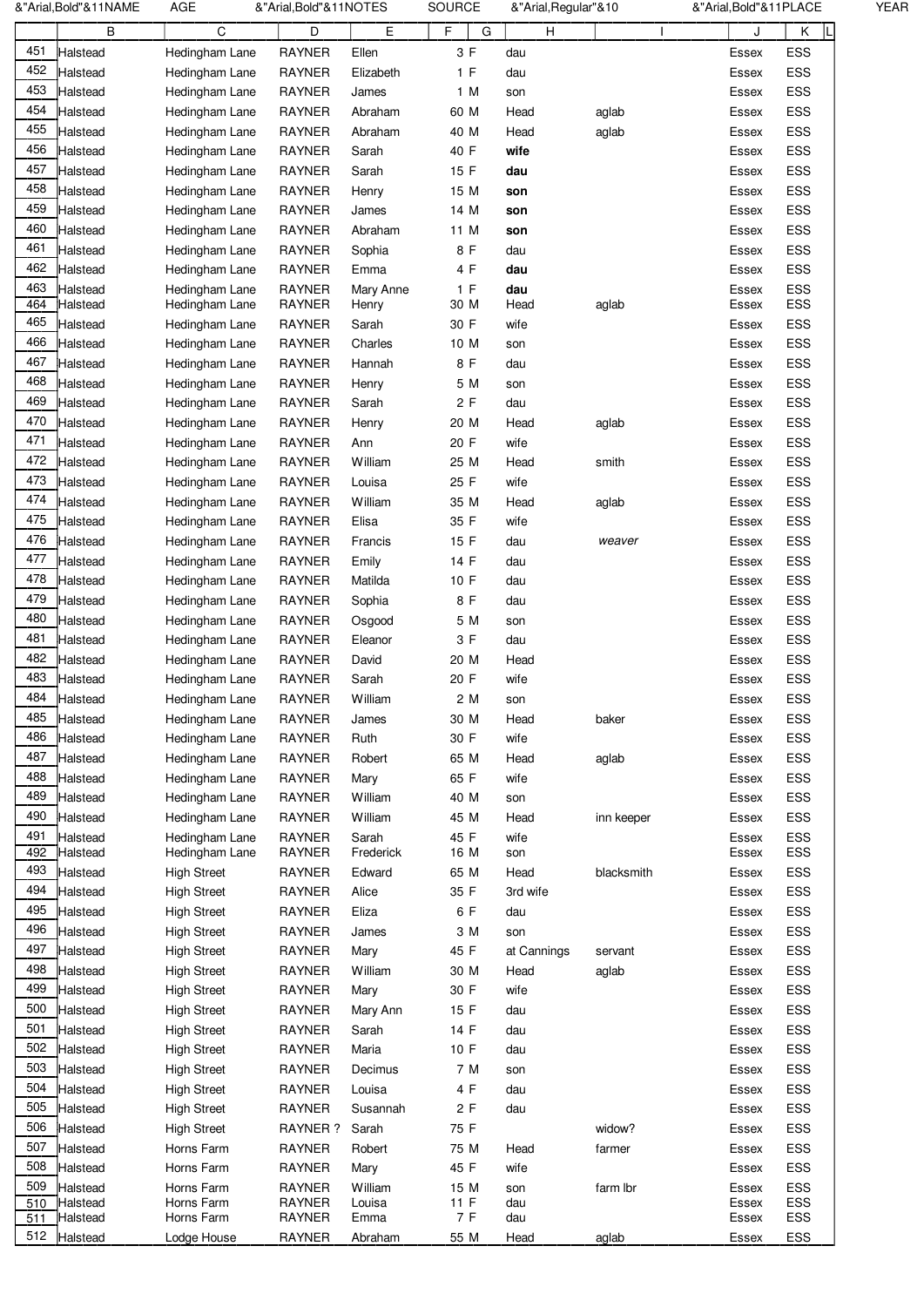|     | &"Arial, Bold"&11NAME   | AGE                 | &"Arial,Bold"&11NOTES |           | SOURCE    | &"Arial, Regular"&10            |                | &"Arial,Bold"&11PLACE |     | <b>YEAR</b> |
|-----|-------------------------|---------------------|-----------------------|-----------|-----------|---------------------------------|----------------|-----------------------|-----|-------------|
|     | B                       | C                   | D                     | E         | F<br>G    | H                               |                | J                     | Κ   |             |
| 513 | Halstead                | <b>Lodge House</b>  | <b>RAYNER</b>         | Sarah     | 50 F      | wife                            |                | Essex                 | ESS |             |
| 514 | Halstead                | Lodge House         | <b>RAYNER</b>         | Alfred    | 20 M      | son                             |                | Essex                 | ESS |             |
| 515 | Halstead                | Lodge House         | <b>RAYNER</b>         | Hannah    | 14 F      | dau                             | plaitter       | Essex                 | ESS |             |
| 516 | Halstead                | Does Corner         | <b>RAYNER</b>         | Henry     | 35 M      | Head                            |                | Essex                 | ESS |             |
| 517 | Halstead                | Does Corner         | <b>RAYNER</b>         | Sarah     | 30 F      | wife                            |                | Essex                 | ESS |             |
| 518 | Halstead                | Does Corner         | <b>RAYNER</b>         | John      | 14 M      |                                 |                | Essex                 | ESS |             |
| 519 | Halstead                | Does Corner         | <b>RAYNER</b>         | Sarah     | 11 F      | son<br>dau                      |                | Essex                 | ESS |             |
| 520 | Halstead                | Does Corner         | <b>RAYNER</b>         | George    | 8 M       | son                             |                | Essex                 | ESS |             |
| 521 | Halstead                | Does Corner         | <b>RAYNER</b>         | Susannah  | 7 F       | dau                             |                | Essex                 | ESS |             |
| 522 |                         |                     |                       |           |           |                                 |                |                       | ESS |             |
| 523 | Halstead                | Does Corner         | <b>RAYNER</b>         | William   | 4 M<br>2F | son                             |                | Essex                 |     |             |
| 524 | Halstead                | Does Corner         | <b>RAYNER</b>         | Elizabeth |           | dau                             |                | Essex                 | ESS |             |
| 525 | Halstead                | Box Mill Lane       | <b>RAYNER</b>         | Samuel    | 20 M      | Parents t.b.i.                  |                | Essex                 | ESS |             |
|     | Halstead                | Box Mill Lane       | RAYNER                | Susan     | 15 F      | Parents t.b.i.                  |                | Essex                 | ESS |             |
| 526 | Halstead                | Box Mill Lane       | <b>RAYNER</b>         | Rhoda     | 12 F      | Parents t.b.i.                  |                | Essex                 | ESS |             |
| 527 | Halstead                | Mount Hill          | <b>RAYNER</b>         | John      | 35 M      | Head                            | aglab          | Essex                 | ESS |             |
| 528 | Halstead                | Mount Hill          | <b>RAYNER</b>         | Ann       | 30 F      | hh of John                      |                | Essex                 | ESS |             |
| 529 | Halstead                | Mount Hill          | <b>RAYNER</b>         | M.A.      | 25 F      | at Dr J C Taylor female servant |                | Essex                 | ESS |             |
| 530 | Halstead                | Parsonage Lane      | <b>RAYNER</b>         | Samuel    | 35 M      | Head                            | aglab          | Essex                 | ESS |             |
| 531 | Halstead                | Parsonage Lane      | <b>RAYNER</b>         | Susan     | 30 F      | wife                            |                | Essex                 | ESS |             |
| 532 | Halstead                | Parsonage Lane      | <b>RAYNER</b>         | Louisa    | 10 F      | dau                             |                | Essex                 | ESS |             |
| 533 | Halstead                | Parsonage Lane      | RAYNER                | George    | 5 M       | son                             |                | Essex                 | ESS |             |
| 534 | Halstead                | Parsonage Lane      | <b>RAYNER</b>         | Hannah    | 1 F       | dau                             |                | Essex                 | ESS |             |
| 535 | Halstead                | Parsons Lane        | <b>RAYNER</b>         | Ephraim   | 35 M      | Head                            | blacksmith     | Essex                 | ESS |             |
| 536 | Halstead                | Parsons Lane        | <b>RAYNER</b>         | Sarah     | 36 F      | wife                            |                | Essex                 | ESS |             |
| 537 | Halstead                | Parsons Lane        | <b>RAYNER</b>         | William   | 7 M       | son                             |                | Essex                 | ESS |             |
| 538 | Halstead                | Parsons Lane        | <b>RAYNER</b>         | Charles   | 2 M       | son                             |                | Essex                 | ESS |             |
| 539 | Halstead                | Parsons Lane        | <b>RAYNER</b>         | Harriet   | 25 F      | sister                          | silk throwster | Essex                 | ESS |             |
| 540 | Halstead                | Parsons Lane        | <b>RAYNER</b>         | Sarah     | 22 F      | sister                          | silk weaver    | Essex                 | ESS |             |
| 541 | Halstead                | Parsons Lane        | <b>RAYNER</b>         | Rebecca   | 20 F      | sister?                         | silk weaver    | Essex                 | ESS |             |
| 542 | Halstead                | Parsons Lane        | RAYNER                | Edward    | 30 M      | Head                            | silkweaver     | Essex                 | ESS |             |
| 543 | Halstead                | Parsons Lane        | <b>RAYNER</b>         | Alfred    | 12 M      | son                             |                | Essex                 | ESS |             |
| 544 | Halstead                | Parsons Lane        | <b>RAYNER</b>         | Mary Ann  | 10 F      | dau                             |                | Essex                 | ESS |             |
| 545 | Halstead                | Parsons Lane        | <b>RAYNER</b>         | George    | 8 M       | son                             |                | Essex                 | ESS |             |
| 546 | Halstead                | Fleece Yard         | <b>RAYNER</b>         | Joshua    | 25 M      | Head?                           | silk weaver    | Essex                 | ESS |             |
| 547 | Halstead                | Snowden Fen         | <b>RAYNER</b>         | John      | 50 M      |                                 | Ibr            | Essex                 | ESS |             |
| 548 | Halstead                | Snowden Fen         | <b>RAYNER</b>         | William   | 50 M      |                                 | aglab          | Essex                 | ESS |             |
| 549 | Halstead                | Tan Yard            | <b>RAYNER</b>         | Joseph    | 35 M      | Head                            | aglab          | Essex                 | ESS |             |
| 550 | Halstead                | Tan yard            | <b>RAYNER</b>         | Hannah    | 30 F      | wife                            |                | Essex                 | ESS |             |
| 551 | Halstead                | Tan Yard            | <b>RAYNER</b>         | Charlotte | 10 F      | dau                             |                | Essex                 | ESS |             |
| 552 | Halstead                | Tan Yard            | <b>RAYNER</b>         | Walter    | 7 M       | son                             |                | Essex                 | ESS |             |
| 553 | Halstead                | Tan Yard            | <b>RAYNER</b>         | Frederick | 3 M       | son                             |                | Essex                 | ESS |             |
| 554 | Halstead                | Tan Yard            | <b>RAYNER</b>         | Sophia    | 7mths F   | dau                             |                | Essex                 | ESS |             |
| 555 | Halstead                | <b>Tidings Hill</b> | <b>RAYNER</b>         | John      | 20 M      | Head                            | aglab          | Essex                 | ESS |             |
| 556 | Halstead                | <b>Tidings Hill</b> | <b>RAYNER</b>         | Elizabeth | 20 F      | wife?                           |                | Essex                 | ESS |             |
| 557 | Halstead                | <b>Tidings Hill</b> | <b>RAYNER</b>         | Eliza     | 1 F       |                                 |                | Essex                 | ESS |             |
| 558 | Halstead                | <b>Tidings Hill</b> | <b>RAYNER</b>         | Isaac     | 35 M      | Head                            | silk weaver    | Essex                 | ESS |             |
| 559 | Halstead                | <b>Tidings Hill</b> | <b>RAYNER</b>         | Eliza     | 25 F      | wife                            |                | Essex                 | ESS |             |
| 560 | Halstead                | <b>Tidings Hill</b> | <b>RAYNER</b>         | Eliza     | 7 F       | dau                             |                | Essex                 | ESS |             |
| 561 | Halstead                | <b>Tidings Hill</b> | <b>RAYNER</b>         | Isaac     | 5 M       | son                             |                | Essex                 | ESS |             |
| 562 | Halstead                | <b>Tidings Hill</b> | <b>RAYNER</b>         | Sarah     | 2F        | dau                             |                | Essex                 | ESS |             |
| 563 | Halstead                | Raven Hall          | <b>RAYNER</b>         | Rebecca   | 17 F      | Raven Hall                      | servant        | Essex                 | ESS |             |
| 564 | Halstead                |                     | <b>RAYNER</b>         | John      | 50 M      | hh of Jas Miller aglab          |                | Essex                 | ESS |             |
| 565 | Halstead                | <b>High Street</b>  | <b>RAYNER</b>         | Sarah     | 20 F      | hh of Sarah DUNdrop maker       |                | unk                   | unk |             |
| 566 | Halstead                | The Chase           | <b>RAYNER</b>         | Sarah     | 75 F      | hh of Joseph Cooper?            |                | Essex                 | ESS |             |
| 567 | Halstead                | HUW                 | <b>RAYNER</b>         | Mary Ann  | 12 F      |                                 | inmate         | Essex                 | ESS |             |
| 568 | Halstead                | H.U.W.              | <b>RAYNER</b>         | Sarah     | 4 F       |                                 | inmate         | Essex                 | ESS |             |
| 569 | <b>Hatfield Peverel</b> |                     | <b>RAYNER</b>         | Robert    | 50 M      |                                 | drover         | Essex                 | ESS |             |
| 570 | <b>Hatfield Peverel</b> |                     | <b>RAYNER</b>         | Peter     | 50 M      | Head                            | gardener       | Essex                 | ESS |             |
| 571 | <b>Hatfield Peverel</b> |                     | <b>RAYNER</b>         | Mary      | 50 F      | wife                            |                | Essex                 | ESS |             |
| 572 | <b>Hatfield Peverel</b> |                     | <b>RAYNER</b>         | Robert    | 50 M      |                                 | drover         | Essex                 | ESS |             |
| 573 | Heybridge Basin         |                     | <b>RAYNER</b>         | Phoebe    | 13 F      |                                 |                | Essex                 | ESS |             |
|     |                         |                     |                       |           |           |                                 |                |                       |     |             |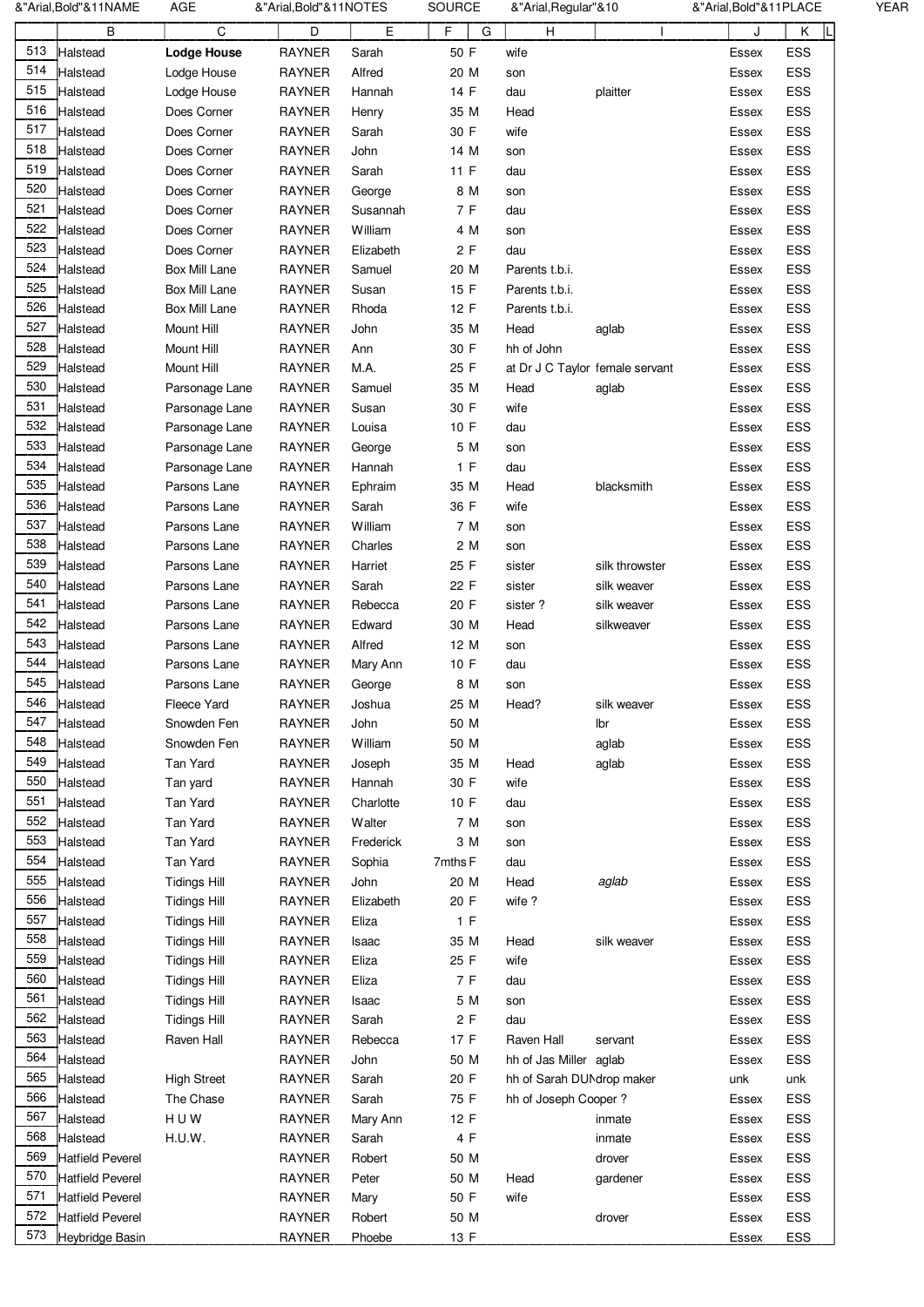|     | &"Arial,Bold"&11NAME       | AGE                    | &"Arial,Bold"&11NOTES |                 | <b>SOURCE</b> |   | &"Arial, Regular"&10 |                       | &"Arial,Bold"&11PLACE |            | YEAR |
|-----|----------------------------|------------------------|-----------------------|-----------------|---------------|---|----------------------|-----------------------|-----------------------|------------|------|
|     | B                          | C                      | D                     | Е               | F             | G | H                    |                       | J                     | Κ          |      |
| 574 | Horndon on the Hill Street |                        | <b>RAINER</b>         | Elizabeth       | 27 F          |   |                      |                       | Essex                 | ESS        |      |
| 575 | Kelvedon                   |                        | <b>RAYNER</b>         | William         | 26 M          |   |                      | tailor                | Essex                 | <b>ESS</b> |      |
| 576 | Kelvedon                   | Auger Road             | <b>RAYNER</b>         | Isaac           | 45 M          |   |                      | tailor                | Essex                 | ESS        |      |
| 577 | Kelvedon                   | Auger Road             | <b>RAYNER</b>         | Mary            | 45 M          |   |                      |                       | Essex                 | ESS        |      |
| 578 | Kelvedon                   | Auger Road             | <b>RAYNER</b>         | John            | 12 M          |   |                      |                       | Essex                 | ESS        |      |
| 579 | Kelvedon                   | Auger Road             | <b>RAYNER</b>         | Alfred          | 10 M          |   |                      |                       |                       | ESS        |      |
| 580 |                            |                        |                       |                 |               |   |                      |                       | Essex                 |            |      |
| 581 | Kelvedon                   | Auger Road             | <b>RAYNER</b>         | Elizabeth       | 6 F           |   |                      |                       | Essex                 | ESS        |      |
|     | Kelvedon                   | Auger Road             | <b>RAYNER</b>         | Samuel          | 4 M           |   |                      |                       | Essex                 | ESS        |      |
| 582 | Langham                    | Ipswich Road           | <b>RAYNER</b>         | Edward          | 30 M          |   | Head                 | wheelwright           | Essex                 | ESS        |      |
| 583 | Langham                    | Ipswich Road           | <b>RAYNER</b>         | <b>Bridgett</b> | 30 F          |   | wife                 |                       | Essex                 | ESS        |      |
| 584 | Langham                    | Ipswich Road           | <b>RAYNER</b>         | Edward          | 3 M           |   | son                  |                       | Essex                 | ESS        |      |
| 585 | Langham                    | Ipswich Road           | OSBORNE Mary Ann      |                 | 11 F          |   | step-dau?            |                       | Essex                 | ESS        |      |
| 586 | Langham                    | Ipswich Road           | OSBORNE John          |                 | 7 M           |   | step-son?            |                       | Essex                 | <b>ESS</b> |      |
| 587 | Lt Chesterford             |                        | RANNOR ? Robert       |                 | 70 M          |   | Head                 | aglab                 | Unknown UNK           |            |      |
| 588 | Lt Maplestead              |                        | <b>RAYNER</b>         | Sophia          | 8 F           |   | ?                    | at John & Mary Bishop | Essex                 | <b>ESS</b> |      |
| 589 | Lt Yeldham                 |                        | <b>RAYNER</b>         | Elizabeth       | 35 F          |   | Head                 | farmer                | Unknown UNK           |            |      |
| 590 | Lt Yeldham                 |                        | <b>RAYNER</b>         | Elizabeth       | 9 F           |   | dau                  |                       | Essex                 | ESS        |      |
| 591 | Lt Yeldham                 |                        | <b>RAYNER</b>         | Charlotte       | 6 F           |   | dau                  |                       | Essex                 | ESS        |      |
| 592 | Lt Yeldham                 |                        | <b>RAYNER</b>         | Harvey          | 7 M           |   | son                  |                       | Essex                 | ESS        |      |
| 593 | Maldon                     | Market Hill            | <b>RAYNER</b>         | Thomas          | 30 M          |   | Head                 | ironmonger            | Essex                 | ESS        |      |
| 594 | Margaretting               | Village                | <b>RAYNER</b>         | William         | 39 M          |   |                      | wheelwright           | Essex                 | <b>ESS</b> |      |
| 595 | Nazeing                    | <b>Broxbour Bridge</b> | <b>RAYNOR</b>         | Susan           | 25 F          |   |                      |                       | Unknown UNK           |            |      |
| 596 | Ramsey                     | South House            | <b>RAYNER</b>         | Elizabeth       | 50 F          |   | Head                 | farmerr               | Essex                 | ESS        |      |
| 597 | Ramsey                     | South House            | <b>RAYNER</b>         | Charles         | 20 M          |   | son                  |                       | Essex                 | ESS        |      |
| 598 | Ramsey                     | South House            | <b>RAYNER</b>         | James           | 20 M          |   | son                  |                       | Essex                 | ESS        |      |
| 599 | Ramsey                     | South House            | <b>RAYNER</b>         | Elizabeth       | 15 F          |   | dau                  |                       | Essex                 | ESS        |      |
| 600 | Rivenhall                  |                        | <b>RAYNER</b>         | Joseph          | 50 M          |   | Head                 | aglab                 | Essex                 | <b>ESS</b> |      |
| 601 | Rivenhall                  |                        | <b>RAYNER</b>         | Sarah           | 50 F          |   | wife                 |                       |                       | ESS        |      |
| 602 | Rivenhall                  |                        | <b>RAYNER</b>         |                 |               |   |                      | aglab                 | Essex                 | <b>ESS</b> |      |
| 603 |                            |                        |                       | James           | 31 M          |   | son                  | aglab                 | Essex                 |            |      |
|     | Rivenhall                  |                        | <b>RAYNER</b>         | Elijah          | 15 M          |   | son                  | aglab                 | Essex                 | ESS        |      |
| 604 | Rochford                   | <b>West Street</b>     | <b>RAYNER</b>         | Henry           | 30 M          |   | Head                 | aglab                 | Essex                 | ESS        |      |
| 605 | Rochford                   | North Street           | <b>RAYNER</b>         | William         | 30 M          |   | Head                 | aglab                 | Essex                 | ESS        |      |
| 606 | Rochford                   | <b>North Street</b>    | <b>RAYNER</b>         | Elizabeth       | 33 F          |   | wife                 |                       | Essex                 | ESS        |      |
| 607 | Rochford                   | North Street           | <b>RAYNER</b>         | Elizabeth       | 12 F          |   | dau                  |                       | Essex                 | ESS        |      |
| 608 | Rochford                   | North Street           | <b>RAYNER</b>         | Robert          | 10 M          |   | son                  |                       | Essex                 | ESS        |      |
| 609 | Rochford                   | North Street           | <b>RAYNER</b>         | William         | 8 M           |   | son                  |                       | Essex                 | ESS        |      |
| 610 | Rochford                   | North Street           | <b>RAYNER</b>         | Rebecca         | 6 F           |   | dau                  |                       | Essex                 | ESS        |      |
| 611 | Rochford                   | North Street           | <b>RAYNER</b>         | Susannah        | 2F            |   | dau                  |                       | Essex                 | ESS        |      |
| 612 | Rochford                   | North Street           | <b>RAYNER</b>         | Thomas          | 40 M          |   | Head                 | aglab                 | Essex                 | ESS        |      |
| 613 | Rochford                   | North Street           | <b>RAYNER</b>         | Remelia?        | 22 F          |   | dau                  |                       | Essex                 | ESS        |      |
| 614 | Rochford                   | North Street           | RAYNER                | Remelia?        | 2F            |   | g/dau                |                       | Essex                 | ESS        |      |
| 615 | Rochford                   | <b>Back Street</b>     | <b>RAYNER</b>         | James           | 18 M          |   |                      | aglab                 | Essex                 | ESS        |      |
| 616 | Rochford                   | Ashingdon Road         | RAYNER                | Charles         | 20 M          |   | Head                 | aglab                 | Essex                 | ESS        |      |
| 617 | Rochford                   | Ashingdon Road         | <b>RAYNER</b>         | Anne            | 20 F          |   | wife                 |                       | Essex                 | ESS        |      |
| 618 | Rochford                   | Ashingdon Road         | <b>RAYNER</b>         | James           | 1 M           |   | son                  |                       | Essex                 | ESS        |      |
| 619 | Springfield                |                        | <b>RAYNER</b>         | William         | 40 M          |   | Head                 |                       | Essex                 | ESS        |      |
| 620 | Springfield                |                        | <b>RAYNER</b>         | Mary            | 30 F          |   | wife                 |                       | Essex                 | ESS        |      |
| 621 | Springfield                |                        | <b>RAYNER</b>         | Edward          | 9 mnth M      |   |                      |                       | Essex                 | ESS        |      |
| 622 | <b>Stanford Rivers</b>     | Does Farm              | <b>RAYNER</b>         | Mary            | 65 F          |   | ?                    | farmer                | Essex                 | ESS        |      |
| 623 | <b>Stanford Rivers</b>     | <b>Burrows Farm</b>    | <b>RAYNER</b>         | Edward          | 75 M          |   | Head                 | farmer                | Essex                 | ESS        |      |
| 624 | <b>Stanford Rivers</b>     | <b>Burrows Farm</b>    | <b>RAYNER</b>         | Sarah           | 70 F          |   | wife                 |                       | Essex                 | ESS        |      |
| 625 | <b>Stanford Rivers</b>     | <b>Burrows Farm</b>    | <b>RAYNER</b>         |                 | 35 F          |   | dau                  |                       |                       | ESS        |      |
| 626 |                            |                        |                       | Mary            |               |   |                      |                       | Essex                 |            |      |
| 627 | <b>Stanford Rivers</b>     | Little End             | <b>RAYNER</b>         | William         | 40 M          |   | Head                 | bricklayer            | Essex                 | ESS        |      |
|     | <b>Stanford Rivers</b>     | Little End             | <b>RAYNER</b>         | Lucy            | 45 F          |   | wife                 |                       | Essex                 | ESS        |      |
| 628 | <b>Stanford Rivers</b>     | <b>Little End</b>      | <b>RAYNER</b>         | Louise          | 15 F          |   | dau                  |                       | Essex                 | ESS        |      |
| 629 | <b>Stanford Rivers</b>     | <b>Little End</b>      | <b>RAYNER</b>         | Mildred         | 15 F          |   | dau                  |                       | Essex                 | ESS        |      |
| 630 | <b>Stanford Rivers</b>     | <b>Little End</b>      | <b>RAYNER</b>         | Ellen           | 10 F          |   | dau                  |                       | Essex                 | ESS        |      |
| 631 | <b>Stanford Rivers</b>     | Little End             | <b>RAYNER</b>         | William Henry   | 10 M          |   | son                  |                       | Essex                 | ESS        |      |
| 632 | <b>Stanford Rivers</b>     | Little End             | <b>RAYNER</b>         | Emma            | 10 F          |   | dau                  |                       | Essex                 | ESS        |      |
| 633 | <b>Stanford Rivers</b>     | <b>Little End</b>      | <b>RAYNER</b>         | Alfred          | 5 M           |   | son                  |                       | Essex                 | ESS        |      |
| 634 | <b>Stisted</b>             | Sarah Stammers         | RAYNER                | Emma            | 25 F          |   |                      | servant               | Essex                 | ESS        |      |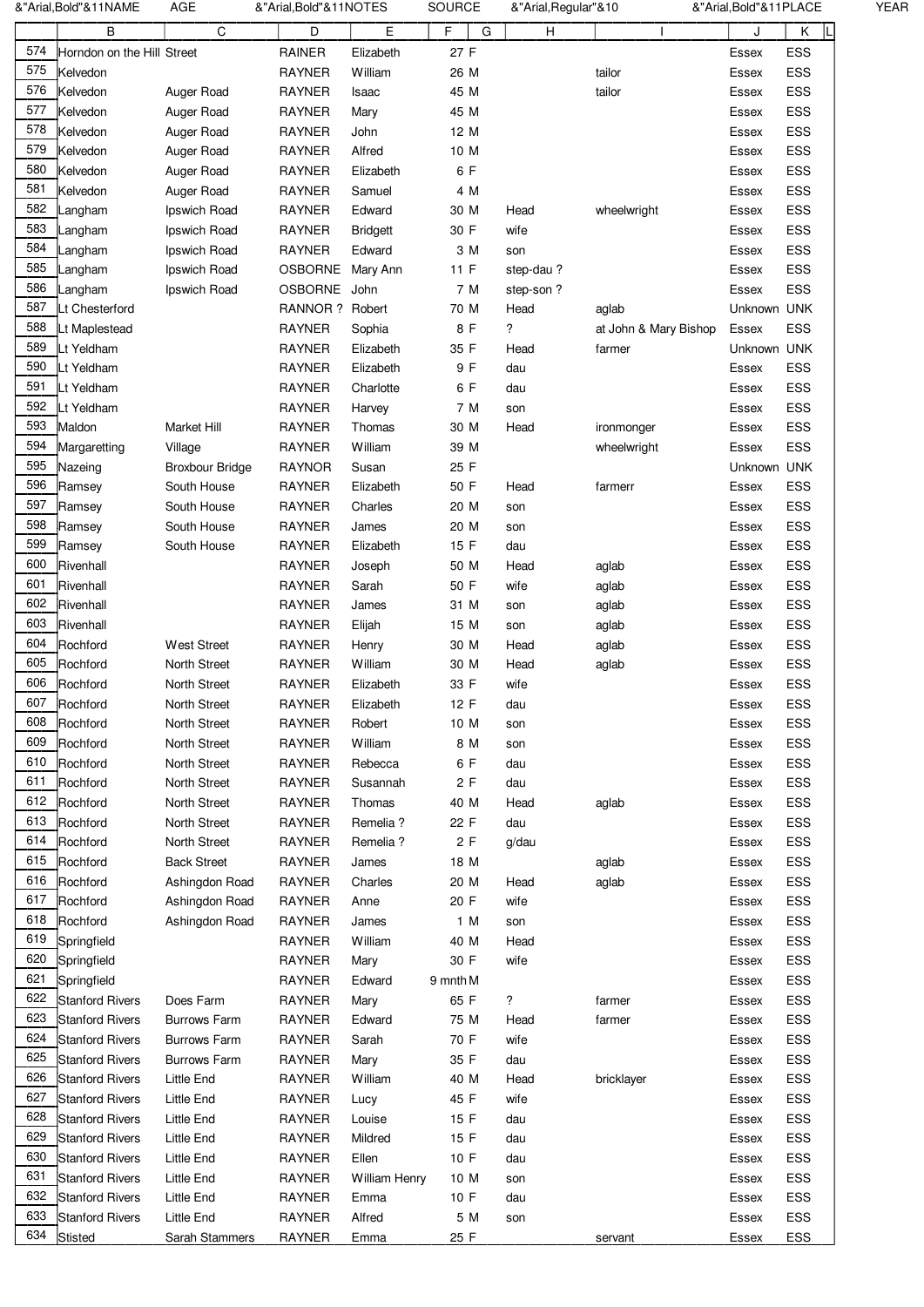|            | &"Arial,Bold"&11NAME                       | AGE                                 | &"Arial,Bold"&11NOTES                 |                | <b>SOURCE</b> |     | &"Arial, Regular"&10                   |                     | &"Arial, Bold"& 11 PLACE |            | YEAR |
|------------|--------------------------------------------|-------------------------------------|---------------------------------------|----------------|---------------|-----|----------------------------------------|---------------------|--------------------------|------------|------|
|            | B                                          | C                                   | D                                     | E              | F             | G   | н                                      |                     |                          | Κ          |      |
| 635        | <b>Stisted</b>                             | Sarah Stammers                      | <b>RAYNER</b>                         | Joseph         | 35 M          |     |                                        | servant             | Essex                    | ESS        |      |
| 636        | <b>Stisted</b>                             | Pryory Green                        | <b>RAYNER</b>                         | William        | 65 M          |     | Head                                   | aglab               | Essex                    | ESS        |      |
| 637        | <b>Stisted</b>                             | <b>Pryory Green</b>                 | <b>RAYNER</b>                         | Mary           | 60 F          |     | wife                                   |                     | Essex                    | ESS        |      |
| 638        | <b>Stisted</b>                             | <b>Pryory Green</b>                 | <b>RAYNER</b>                         | William        | 35 M          |     | son                                    | aglab               | Essex                    | ESS        |      |
| 639        | <b>Stisted</b>                             | <b>Tumbly Green</b>                 | <b>RAYNER</b>                         | Samuel         | 25 M          |     | son                                    | miller              | Essex                    | ESS        |      |
| 640        | <b>Stisted</b>                             | Sarah Stammers                      | <b>RAYNER</b>                         | Hannah         | 20 F          |     | dau                                    | servant             | Essex                    | ESS        |      |
| 641        | <b>Stisted</b>                             | <b>Tumbly Green</b>                 | <b>RAYNER</b>                         | Harriet        | 15 F          |     | ?                                      | hh Samuel           | Essex                    | ESS        |      |
| 642        | <b>Stisted</b>                             | Rectory                             | <b>RAYNER</b>                         | Susannah       | 23 F          |     |                                        | servant             | Essex                    | ESS        |      |
| 643        | <b>Stisted</b>                             | Mills Farm                          | <b>RAYNER</b>                         | William        | 23 M          |     |                                        |                     |                          | ESS        |      |
| 644        | <b>Stisted</b>                             |                                     |                                       |                | 27 F          |     | Head<br>wife                           | farmer              | Essex                    |            |      |
| 645        |                                            | Mills Farm                          | <b>RAYNER</b>                         | Mary           |               |     |                                        |                     | Essex                    | ESS        |      |
|            | Southchurch                                | Cottage                             | <b>RAYNER</b>                         | George         | 30 M          |     | Head                                   | aglab               | Essex                    | ESS        |      |
| 646        | Southchurch                                | Cottage                             | <b>RAYNER</b>                         | Susannah       | 30 F          |     | wife                                   |                     | Essex                    | ESS        |      |
| 647        | Southchurch                                | Cottage                             | <b>RAYNER</b>                         | Sarah          |               | 6 F | dau                                    |                     | Essex                    | ESS        |      |
| 648        | Southchurch                                | Cottage                             | <b>RAYNER</b>                         | Thomas         |               | 4 M | son                                    |                     | Essex                    | ESS        |      |
| 649        | Southchurch                                | Cottage                             | <b>RAYNER</b>                         | George         | 8 mnth M      |     | son                                    |                     | Essex                    | ESS        |      |
| 650        | South Ockendon                             | Gt Marlans ?                        | <b>RAYNER</b>                         | William        | 35 M          |     | Head                                   | aglab               | Essex                    | ESS        |      |
| 651        | South Ockendon                             | Gt Marlans ?                        | <b>RAYNER</b>                         | Ruth           | 25 F          |     | wife                                   |                     | Essex                    | ESS        |      |
| 652        | Thorpe                                     | <b>Thorpe Street</b>                | <b>RAYNER</b>                         | Ellen          | 15 F          |     | hh of Lucy Whitndau?                   |                     | Essex                    | ESS        |      |
| 653        | Thorpe                                     | <b>Thorpe Street</b>                | <b>RAYNER</b>                         | Jane           | 12 F          |     | hh of Lucy Whitndau?                   |                     | Essex                    | ESS        |      |
| 654        | Waltham                                    | <b>High Stree</b>                   | <b>RAYNER</b>                         | John           | 35 M          |     | Head                                   | horse dealer        | Essex                    | ESS        |      |
| 655        | Waltham                                    | <b>High Stree</b>                   | <b>RAYNER</b>                         | Rachel         | 30 F          |     | wife                                   |                     | Essex                    | ESS        |      |
| 656        | <b>Waltham</b>                             | <b>High Stree</b>                   | <b>RAYNER</b>                         | Mary           | 1 mnth F      |     | dau                                    |                     | Essex                    | ESS        |      |
| 657        | Walthamstow                                | Church Lane                         | <b>RAYNER</b>                         | Elizabeth      | 25 F          |     |                                        |                     | unknown                  | <b>UNK</b> |      |
| 658        | Walthamstow                                | Squires Alms HousesRAYNER           |                                       | Anne           | 55 F          |     | Head                                   | lodginghouse keeper | Essex                    | ESS        |      |
| 659        |                                            |                                     |                                       |                |               |     |                                        |                     | Unknown UNK              |            |      |
| 660        | Walthamstow                                | North Lane                          | <b>RAYNER</b>                         | Charly         | 40 M          |     | Head                                   | coppersmith         |                          |            |      |
|            | Walthamstow                                | North Lane                          | <b>RAYNER</b>                         | Jane           | 38 F          |     | wife                                   |                     | Unknown UNK              |            |      |
| 661        | Walthamstow                                | North Lane                          | <b>RAYNER</b>                         | Sarah          | 13 F          |     | dau                                    |                     | Unknown UNK              |            |      |
| 662        | Walthamstow                                | North Lane                          | <b>RAYNER</b>                         | Robert         | 11 M          |     | son                                    |                     | Unknown UNK              |            |      |
| 663        | Walthamstow                                | North Lane                          | <b>RAYNER</b>                         | Eliza          |               | 9 F | dau                                    |                     | Unknown UNK              |            |      |
| 664        | Walthamstow                                | North Lane                          | <b>RAYNER</b>                         | Emma           |               | 6 F | dau                                    |                     | Unknown UNK              |            |      |
| 665        | Walthamstow                                | North Lane                          | <b>RAYNER</b>                         | John           |               | 4 M | son                                    |                     | Unknown UNK              |            |      |
| 666        | Walthamstow                                | North Lane                          | <b>RAYNER</b>                         | David          |               | 2 M | son                                    |                     | Essex                    | ESS        |      |
| 667        | Walthamstow                                | <b>Chelmsford Road</b>              | <b>RAINER</b>                         | William        | 30 M          |     |                                        | aglab               | Essex                    | ESS        |      |
| 668        | <b>Weeley</b>                              | South Street                        | RAYNER                                | James          | 61 M          |     | Head                                   | Independent         | Essex                    | ESS        |      |
| 669        | Weeley                                     | South Street                        | RAYNER                                | Sarah          | 49 F          |     | wife                                   |                     | Essex                    | ESS        |      |
| 670        | Weeley                                     | South Street                        | RAYNER                                | Sarah          | 20 F          |     | dau                                    |                     | Essex                    | ESS        |      |
| 671        | Weeley                                     | South Street                        | <b>RAYNER</b>                         | William        |               | 8 M | son                                    |                     | Essex                    | ESS        |      |
| 672        | West Ham                                   | Broadway                            | <b>RAYNER</b>                         | William        | 70 M          |     | Head                                   | baker               | Essex                    | ESS        |      |
| 673        | West Ham                                   | Broadway                            | <b>RAYNER</b>                         | Eliza          | 40 F          |     | dau?                                   |                     | Essex                    | ESS        |      |
| 674        | West Ham                                   | Broadway                            | <b>RAYNER</b>                         | Sarah          | 30 F          |     | dau?                                   |                     | Essex                    | ESS        |      |
| 675        | <b>White Colne</b>                         | 35 Bures Road                       | <b>RAYNER</b>                         | John           | 40 M          |     | Head                                   |                     | Essex                    | ESS        |      |
| 676        |                                            |                                     |                                       |                |               |     |                                        |                     |                          |            |      |
| 677        | <b>White Colne</b>                         | 35 Bures Road                       | <b>RAYNER</b>                         | Mary           | 45 F          |     | wife                                   |                     | <b>Essex</b>             | ESS        |      |
|            | <b>White Colne</b>                         | 35 Bures Road                       | <b>RAYNER</b>                         | John           | 15 M          |     | son                                    |                     | Essex                    | ESS        |      |
| 678        | <b>White Colne</b>                         | 35 Bures Road                       | <b>RAYNER</b>                         | Margaret       | 15 F          |     | dau                                    |                     | Essex                    | ESS        |      |
| 679        | <b>White Colne</b>                         | 35 Bures Road                       | <b>RAYNER</b>                         | Joseph         | 11 M          |     | dau                                    |                     | Essex                    | ESS        |      |
| 680        | <b>White Colne</b>                         | 35 Bures Road                       | <b>RAYNER</b>                         | Sarah          |               | 9 F | dau                                    |                     | Essex                    | ESS        |      |
| 681        | <b>White Colne</b>                         | 35 Bures Road                       | <b>RAYNER</b>                         | Lydia          |               | 7 F | dau                                    |                     | Essex                    | ESS        |      |
| 682        | <b>White Notley</b><br><b>White Notley</b> | Silver End<br>Silver End            | RAINER<br>RAINER                      | Joseph         | 50 M<br>51 F  |     | Head<br>wife                           | aglab               | Essex                    | ESS        |      |
| 683<br>684 | <b>White Notley</b>                        | Silver End                          | RAINER                                | Sarah<br>James | 31 M          |     | son                                    | aglab               | Essex<br>Essex           | ESS<br>ESS |      |
| 685        | <b>White Notley</b>                        | Silver End                          | RAINER                                | Elijah         | 15 M          |     | son                                    | aglab               | Essex                    | ESS        |      |
| 686        | Wivenhoe                                   | Tun Yard                            | <b>RAYNER</b>                         | Elizah         | 12 F          |     |                                        | servant             | Essex                    | ESS        |      |
| 687        | Wivenhoe                                   | <b>Brook Street</b>                 | RAYNER /S 'Sarah                      |                | 42 F          |     | ?                                      |                     | Essex                    | ESS        |      |
| 688<br>689 | Wivenhoe<br>Wix                            | <b>Brook Street</b><br>Fleece Hall? | RAYNER /S 'Elizabeth<br><b>RAYNER</b> | Mary           | 30 F          | 9 F | dau?<br>hh of George Cr<br>housekeeper |                     | Essex<br>Essex           | ESS<br>ESS |      |
| 690        | Wix                                        | Fleece Hall?                        | <b>RAYNER</b>                         | Nathan         |               | 5 M | son                                    |                     | Essex                    | ESS        |      |
| 691        | <b>Woodford</b>                            | Near xxxx?                          | <b>RAYNER</b>                         | Fred?          | 30 M          |     |                                        |                     | Unknown UNK              |            |      |
| 692        | Woodham Walter                             | Curling Tye Green                   | <b>RAYNER</b>                         | John           | 70 M          |     | Head                                   | aglab               | Essex                    | ESS        |      |
| 693<br>694 | Writtle                                    | Deadmans Lane                       | <b>RAYNER</b>                         | Anne           |               | 2F  | ?                                      |                     | Essex                    | ESS        |      |
|            |                                            |                                     |                                       |                |               |     |                                        |                     |                          |            |      |
|            |                                            |                                     |                                       |                |               |     |                                        |                     |                          |            |      |
| 695<br>696 |                                            |                                     |                                       |                |               |     |                                        |                     |                          |            |      |
| 697<br>698 |                                            |                                     |                                       |                |               |     |                                        |                     |                          |            |      |

700